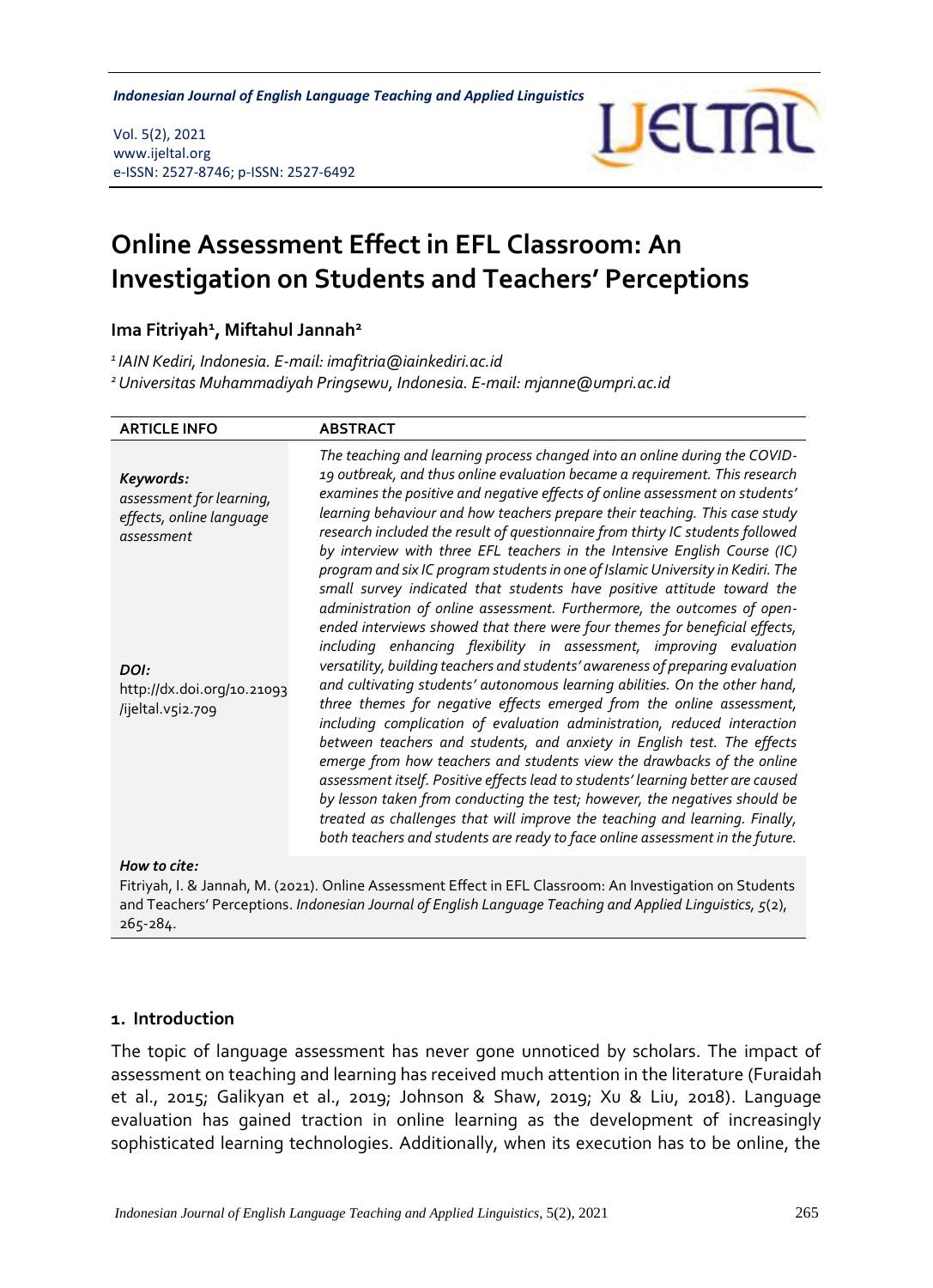#### *Ima Fitriyah, Miftahul Jannah*

effect of online assessment for EFL learning has become increasingly important research content. The topic of the effect of assessment is still relevant in this rapidly changing, as many experts argue that the mechanism of language teaching and learning has a causal connection with the evaluation. Recently, the implementation of online learning along with assessment resources also find their momentum (Ali, 2015; Cai, 2012; Daniels et al., 2019; Doculan, 2016). And thus, the effect may occur differently between online assessment and non-online assessment.

The effect of assessment can be either positive or negative (Xu and Liu, 2018). It occurs as the consequence of doing test. A positive effect emerges when the test is well constructed and assesses what to be assessed. Meanwhile, the negative effect occurs for some reasons; since language teaching is influenced by a complex of social psychological, political, technological, and data-driven accountability factors in which evaluation and teaching are rooted (Ali and Hamid, 2020; Furaidah et al., 2015). These effects can occur regardless of whether testing is conducted in one technical mode or another (e.g. paper-based to online testing)(Cox et al., 2018). In addition, online formative and summative appraisal comparative analyses struggle with test behavior such as test confidence, anxiety level (Cassady and Gridley, 2005), and student involvement (Han and Finkelstein, 2013).

According to Spivey and McMillan (2014), online testing has many advantages over traditional paper-and-pencil testing. First, online evaluation allows for adjustable testing cycles in which the test can be conducted. Second, online software can be set up to automatically randomize the order of questions as well as the set of responses for multiplechoice and matching questions. Third, different levels of feedback, such as a test score, a test score with accurate answers, or a test score with detailed solutions, may be provided. Teachers also have power over when and how input is given (e.g., immediately, set to a particular date and time after all questions are completed). Fifth, it is possible to set up preferred online testing systems to include clues or prompts as to where the text or course notes will find support to answer a question. Spivey and McMillan (2014) also assert that the assessment protocol has little impact on study activities or course results. The writers, on the other hand, discovered a close correlation between students' effort and their course results. Similarly, Mohamadi (2018) argues that integrating engaging technologies and methods with appropriate assessment tools is a successful way to enhance learning performance. More specific, Johnson and Shaw (2019) believe that the development and deployment phases of a computer-based test (CBT) project are inextricably related, with the washback system playing a key role in taking these elements together.

Assessment for learning (AfL) in formative assessment, as opposed to assessment of learning (AoL) in summative assessment, has arisen as a novel term in recent debates on tests (Hill and McNamara, 2011). In accordance with the changes in learning theory, assessment has also experienced a transition from assessment of learning (AoL) to AfL (Lee & Coniam, 2013), which allows teaching professionals to switch from evaluation for qualification and accountability purposes to a forum through which learners participate in self- and peer evaluation and build critical knowledge through formative awareness. Learning is a goal in the AfL process, and assessment is a tool for achieving that goal (Lee, 2007). Rather than dwelling on how to measure students' success, teachers must combine teaching, studying, and evaluation while implementing AfL. In AfL, assessment is important in improving and expanding students' independent study. Understanding the connection between teaching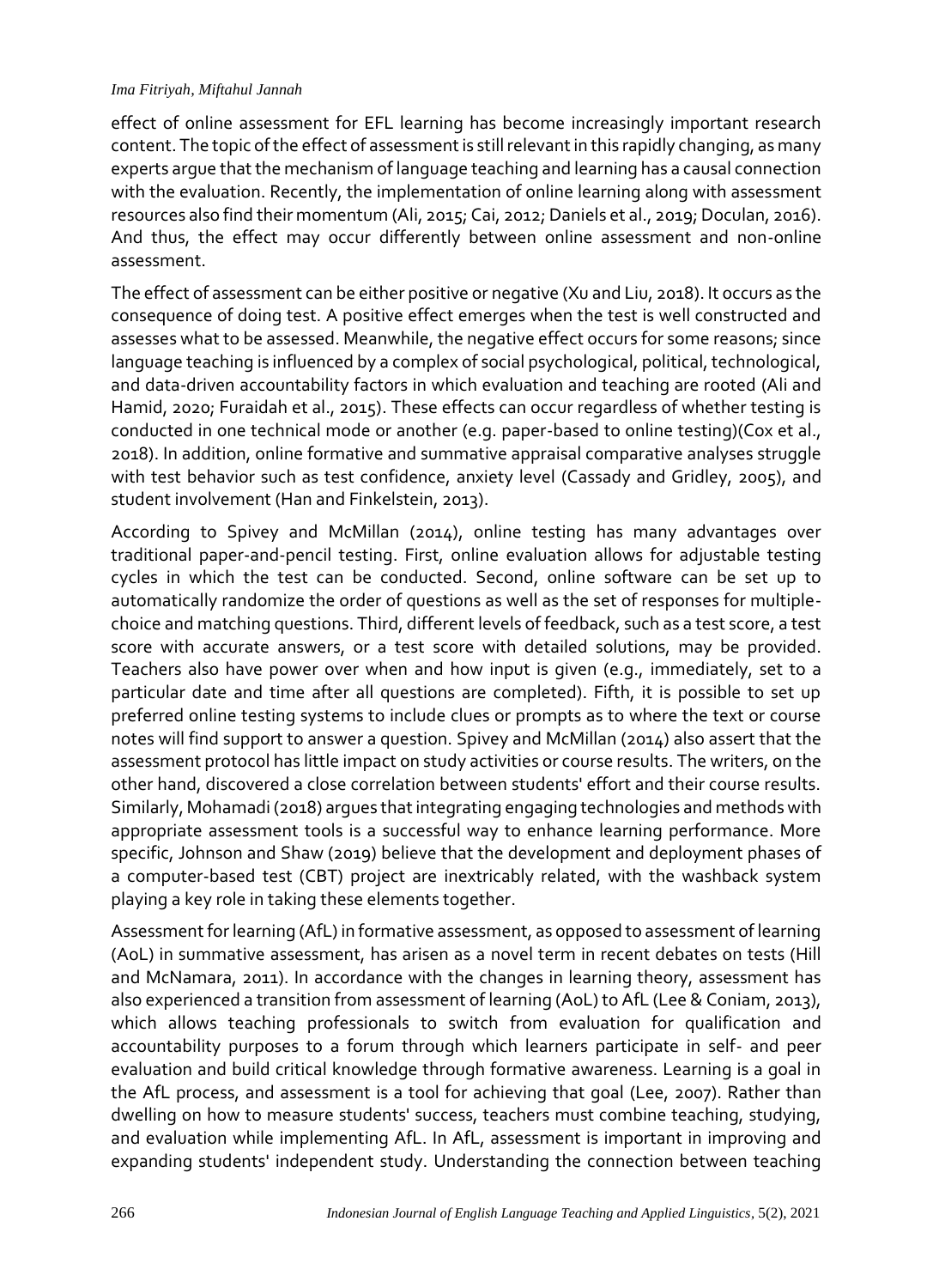and learning, as well as how assessments can be used to inform teaching and learning, is the first step in implementing AfL.

The study on how online tests affect not limited to the high-stakes test but also to classroombased assessment. However, the effect of classroom-based assessment cannot be separated from the idea of high-stakes test. How high-stakes test effect, known as washback, on students' learning behaviour have been investigated (Galikyan et al., 2019; Kilickaya, 2016; Zhan & Andrews, 2014). Some other studies put their finding on national exam washback (Furaidah et al., 2015; Sundayana et al., 2018). They found that the ENE (English National Exam) had a major effect on the students' emotions and attitudes, on the teachers' perspective, and the school preparation. Similarly, Wang et al., (2014) investigated highstakes testing to assess the true washback of the Internet-Based College English Test Band 4 in China, and they learned that the test's real impact on students' learning was their autonomy. Baksh (2016) investigated the washback impact on students learning attitude in smaller scale; School-based English Language Assessment. External examinations and School Based Assessment (SBA) were also negative among the students polled. In a smaller scale, Şenel & Tutunis, (2013); Suryoputro, (2016); Wihastyanang and Latief, (2018) revealed students' perception on the washback in reading and the impact of electronic feedback on students' writing. The result indicated that electronic feedback is not practical since students' different learning styles and some technical factors, like facilities and infrastructure. Finally, some others made a review on the study of washback (Cheng et al., 2015; Green, 2013; Hakim, 2018; Johnson and Shaw, 2019).

Investigating whether immersive online platforms in language evaluation improve students' learning levels is a fruitful research area that is missing from the above studies. Although online learning is becoming more common in developed countries, it is still in its infancy in developing countries. This research is critical in situations where novel assessment arrangements are being applied and evaluated. Many of paper-based tests and assessments have been shifted into an online one since the learning changed into an online one. Indonesian EFL teaching-learning is required to transform into online with some shortcomings. Not all Indonesian students can afford the current technology, such as internet connection easily. The education policymaker should understand the effects that emerged on the use of such test on aspects related to teaching-learning activities. The assessment which has been conducted by a teacher may emerge as a positive or negative effect for the students, teacher, curriculum, and the institution. Conversely, most studies investigated high-stakes, standardized tests, entrance tests, and classroom-based test on students' feelings and learning attitude; a scant investigation on the effect of alternative assessments, like e-portfolio assessments or online assessment on how it gives impact to students, teachers, test designer, and curriculum maker. Since the major dimensions of assessment effect include the learners, teachers, materials, and wider impact of the test (Green, 2013; McKinley & Thompson, 2018), further studies should consider the effect that may emerge in online language assessment for those who are concerned with as suggested by Green (2013). The study's results raise the issue of whether an alternate evaluation, such as an online assessment, may have a positive or negative impact on students' learning and teaching practices. The main questions which lead the following study are 1) what is the actual effect of online assessment in EFL classroom? 2) How do the positive and negative effects emerge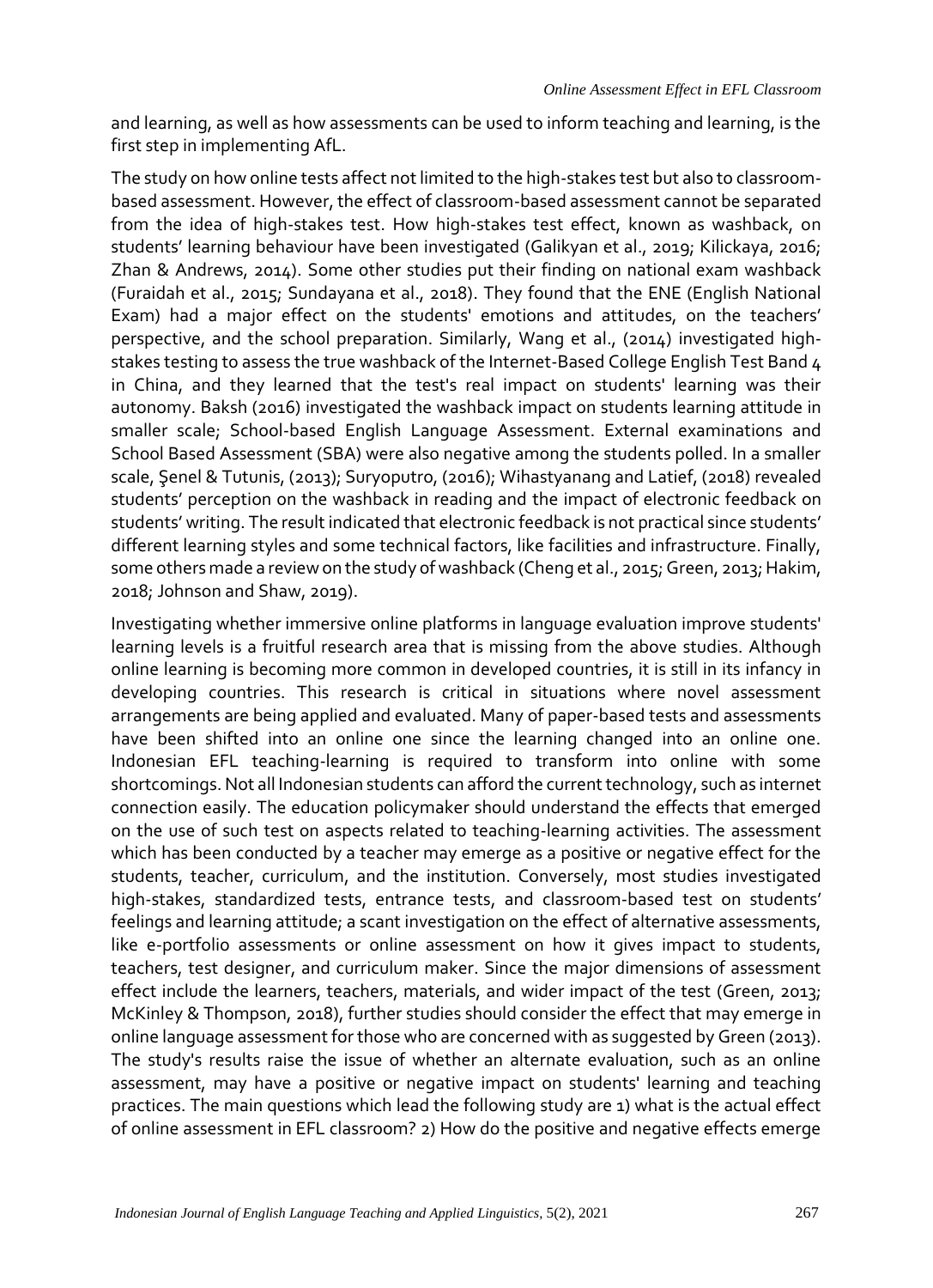#### *Ima Fitriyah, Miftahul Jannah*

from online assessment in the EFL classroom? and 3) How does the effect affect students and teacher readiness in preparing for the online teaching and learning process?

#### **2. Literature Review**

#### **2.1 Online Assessment**

Recently, educators have introduced an online examination that complements the conventional paper-and-pencil exam. During the COVID-19 outbreak, schools from home allow teachers to perform complete online evaluations due to enforcement of physical and social distancing. Assessment deals with tests and activities, assessing the success of the students to decide whether to pass such a topic or only part of it. However, in the form of an exam, this is not limited to awarding scores, certificates, or any other form of qualification to learners. "Instead, evaluation persists throughout the learning process and may include teacher observation, learning discussions, group collaboration, and educational or training work analysis" (Hricko & Howell, 2006, p. 49). An online assessment is not only facilitated by the evaluation process, but also by opening up tools that are not accessible in the face-toface environment (Benson & Brack, 2010).

Benson and Brack (2010) argue that it takes a clear focus on the purpose and aims of the evaluation and the basic principles of evaluation design to make decisions on whether, when, or how to use online evaluation in teaching. In order to help the online evaluation, teachers should also recognize the availability of technology (e.g., instruments and internet connection). There are four major online appraisal categories (both formative and summative) suggested by Benson and Brack (2010) that provide opportunities for reconceptualization to improve authenticity. The use of an online evaluation environment is shown in Table 1.

Some of the large issues relating to online evaluation management, on the other hand, have been discovered. Benson & Brack (2010) divided the problems into four aspects, including student assistance, technological problems, authentication/plagiarism, and administrative skills of the instructor. Students help deal with questions of access and fairness, and instruction criteria (expectation, logins, and troubleshooting). Some families can afford a laptop to access the online examination, and others who cannot. Each student has different family backgrounds. In performing online evaluations, teachers as assessors should provide consistent instruction and guidance because students may often feel inhibited in seeking clarification in a completely online environment. Factors usually deal with accessibility to suitable hardware and software in technological matters. Often it is not possible to help the device's program to access online tests. Setting up evaluations, service disruption, and bandwidth are also technological challenges. Authentication/plagiarism in online evaluation is the third risk factor. Due to a lack of supervision in online examination, students may steal, conspiracy and plagiarism. An online examination requires students to take the test anywhere and has not been designed to allow open access to their text and notes (Spivey & McMillan, 2014). The last factor is the management skills of the teacher. Teachers need to be able to use software (download, mark, and upload items), handle grades, and provide assistance to perform successful online evaluations.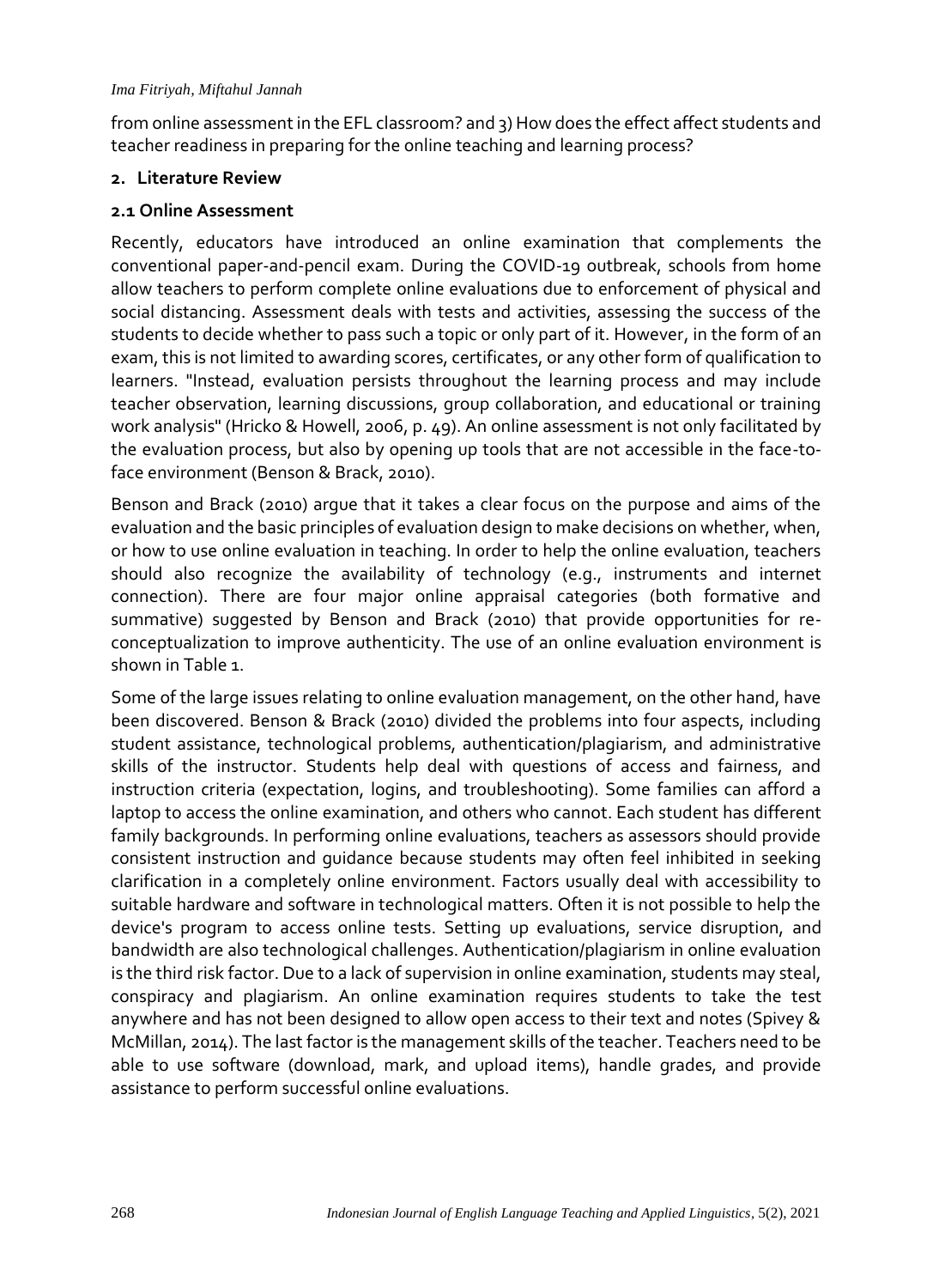| <b>Uses</b>                                                | <b>Examples</b>                                                                                                                                          |
|------------------------------------------------------------|----------------------------------------------------------------------------------------------------------------------------------------------------------|
| 1. Submission of items for<br>assessment                   | Essays: discursive, descriptive,<br>٠<br>analytical<br>Reports: CBL, PBL<br>Reviews: critical, analytical<br>Media: image, audio, video,<br>presentation |
| 2. Automated assessment<br>Quizzes<br>٠<br>Multimedia<br>٠ | Multiple choice<br>٠<br>Short answer<br>Calculation<br>Matching<br>Fill blanks<br><b>True False</b><br>Drag and Drop<br>Simulations                      |
| 3. Online discussion                                       | Forums: case analysis, project<br>٠<br>development<br>Debates<br>Allocated roles: lead, summarise,<br>٠<br>provoke<br>Roleplays                          |
| 4. Web publishing                                          | E-portfolios<br>٠<br>Webpages: blogs, wikis<br>Shared documents: google<br>documents                                                                     |

Table 1. Uses of Online Environment for Assessment

#### **2.2 Aassessment for Learning (AfL) in EFL Classroom**

The term AfL, which is often interchangeably used for formative evaluation, differs from AoL, which involves summative evaluation. As a consequence, the AfL-AoL distinction is close to the long-standing distinction between formative and summative assessment purposes (Lee, 2007). The object of summative assessment is for administrative and reporting purposes (Genesee & Upshur, 1996), while formative assessment contributes to students learning by supplying performance information (Yorke, 2003).

This report's use of AfL highlights the value of learning in the classroom. It is described as the process of collecting and evaluating information for learners and teachers to use in deciding where they are in their learning, where they need to go, and how to get there (Assessment Reform Group, 2002). Key principles of AfL proposed by the Assessment Reform Group (ARG); 1) Sharing learning goals with students, 2) assisting students in recognizing the objectives they are moving against, 3) engaging students in testing, 4) teachers giving positive input, and 5) promoting a classroom atmosphere in which mistakes are a common part of learning and everyone will improve.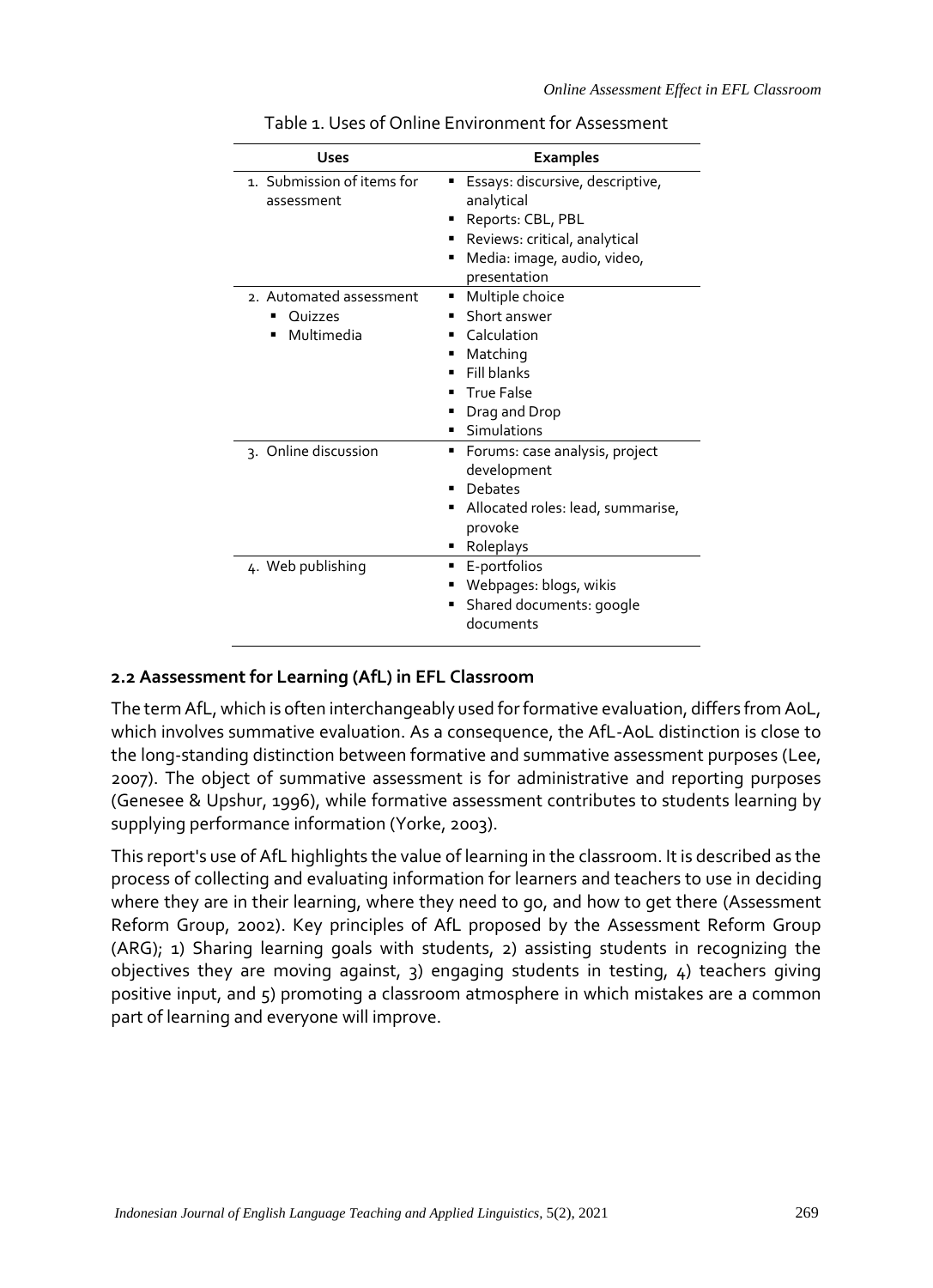

Figure1.Interrelationships between teaching, learning and assessment

There are ten other principles, according to the ARG, that the AfL solution must be based on (Assessment Reform Group, 2002). The ARG claims AfL should: 1. Being part of effective teaching and learning planning; 2. Concentrate on how students learn; 3. Be remembered as fundamental to practice in the classroom; 4. Be known to teachers as a core technical skill; 5. Be sensitive and positive because there is an emotional effect to any evaluation; 6. Take note of the value of inspiration for learners; 7. Foster adherence to learning outcomes and a common view of the standards on which they are evaluated; 8. Provide positive feedback to learners on how to improve; 9. Improve the self-assessment skill of learners so that they can become analytical and self-managing; 10. Recognize all learners' broad spectrum of achievement.

# **5. Research Methodology**

# **a. Research Procedure**

This research seeks to examine the influence of online assessment in the Intensive English Course (IC) program, as well as how students in IC courses view online assessment and how students and teachers use it (assessment for learning). This research uses a qualitative approach to concentrate on input from assessment for learning for teachers to improve their teaching strategies and for students to enhance their learning strategies in order to meet the study's goals. The data was gained from the in-depth interview with students, supported by the result of the questionnaire distributed to the students, and teachers of IC program. The online test is midterm test of IC after two months of students' learning and seven times online quizzes. Learning from the result of the study, it is expected to be able to be used as a basis for teachers and students to make their teaching and learning process better after knowing students' attitude toward the online assessment.

# **3.2 Participants**

Students of IC classes at the first semester of English department in one of Islamic university in Kediri are the participants. The students are placed into six groups of IC program consist of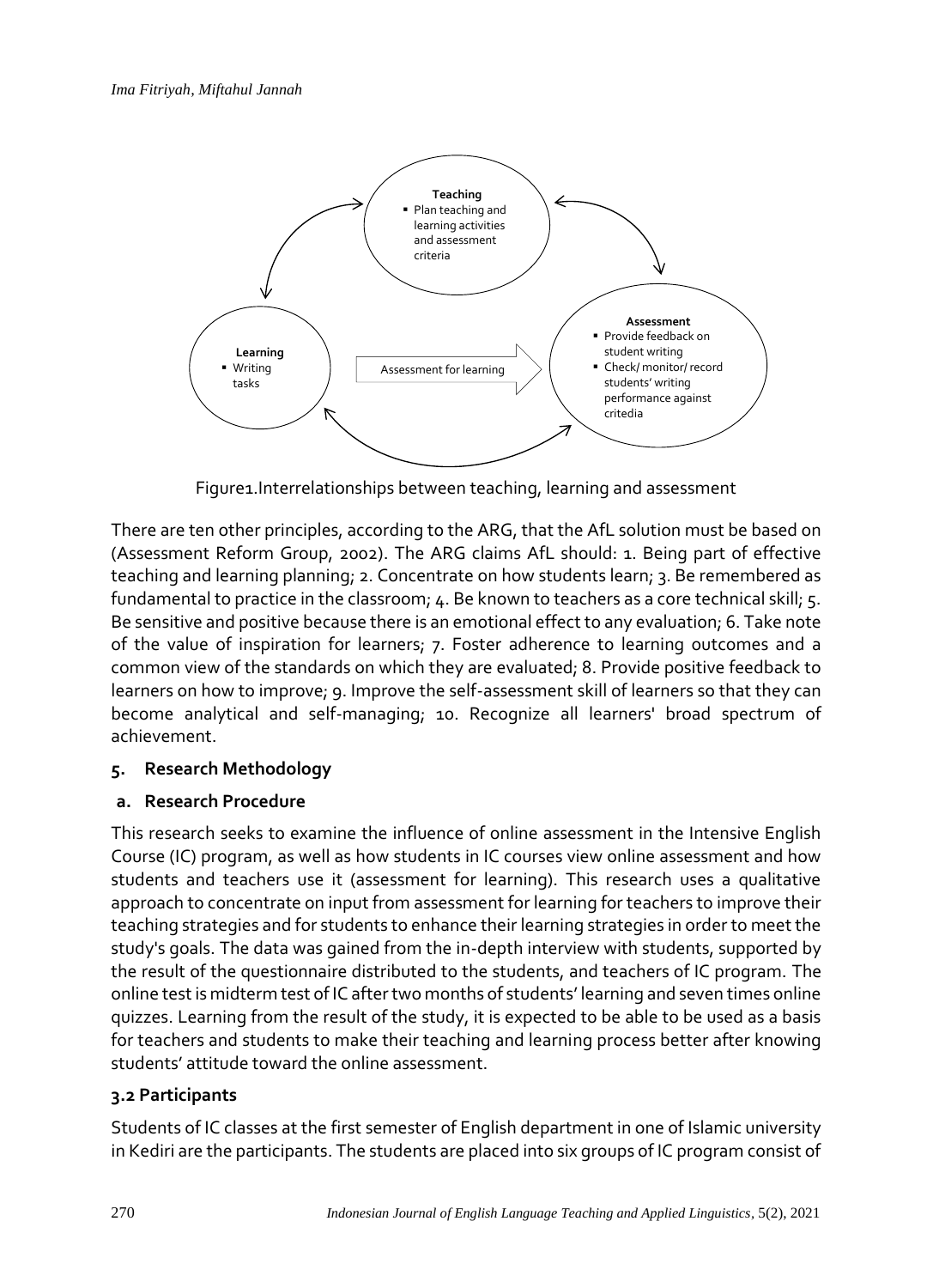160 students. All the students get the same treatment since the team-teaching technique is applied to the classes. The present study aims to gain students' attitudes regarding the effect of the online midterm test, for it is the first higher-stake assessment they had during the lessons since they are in the university. Thirty students are involved in the questionnaire session, and six IC students and three instructors are involved in the process of data collection through in-depth interview.

#### **3.3 Instruments**

The design of the questionnaire and interview guide was based on a review of the conceptual framework of washback (Alderson & Wall, 1993; Bailey, 1996) and adopted from Fan et al., (2014) and Cheng et al., (2011). In this study, learning practices are operationalized as three dimensions near related to students' learning processes: learning attitudes, learning content, and test preparation strategies. These instruments were used to answer research questions: the actual effect in students' learning and how it emerges from the online assessment. The questions in the questionnaire were generated from five main themes as follows: (1) Students' attitudes of the effect of online assessment in IC program with six statements; (2) Students' perception of the content of online assessment in IC program with eight statements; (3) Impact on the learning attitudes with five statements; (4) impact on learning content with four statements; (5) impact on test preparation strategies with seven statements. The anonymous students' surveys elicited the opinions of the students on the use of online assessment. The instrument comprising five Likert-type items. All the Likertscale items were analyzed in terms of percentages.

When the data from questionnaire was obtained, in-depth interview was done to get thorough information of students and teachers' experience and reflection on the issue. Indepth interview was applied for it is not entirely limited, nor non-directive, by a list of standard questions. It is aimed to gain more information about the conditions of the interviewees and to explain or extend their responses using prompts, probes and follow-up questions. In conducting the in-depth study on the effect of online assessment, interview guide was employed. The interview guide was used to gather data regarding the effect of the online test in the IC program on students' learning, perception of online assessment, and how to get advantages of the online test in the teaching and learning process. Moreover, the interview section was used to gain data on how the effect affects students' and teachers' readiness to prepare for the online teaching and learning process. The interview guideline with students covers students' perceptions of the online test in the IC program and its effect on students' English learning. In the same fashion, the interview guide with the teacher cover three primary information; how students online test result, how the online test for IC in terms of design, administration, scoring, etc. and the impact of the online test, if any, on English teaching practices.

| No             | <b>Indicators</b>                                            |
|----------------|--------------------------------------------------------------|
| $\mathbf{1}$   | Effect types (advantages and disadvantages)                  |
| $\overline{2}$ | Factors that make effect emerge                              |
|                | Students' perceptions of the online assessment in IC Program |
| 4              | Impact on learning attitudes/motivation                      |
|                | Impact on learning content                                   |
| 6              | Impact on test preparation strategies                        |

| Table1. Blueprint of the interview guide |  |  |  |  |  |
|------------------------------------------|--|--|--|--|--|
|------------------------------------------|--|--|--|--|--|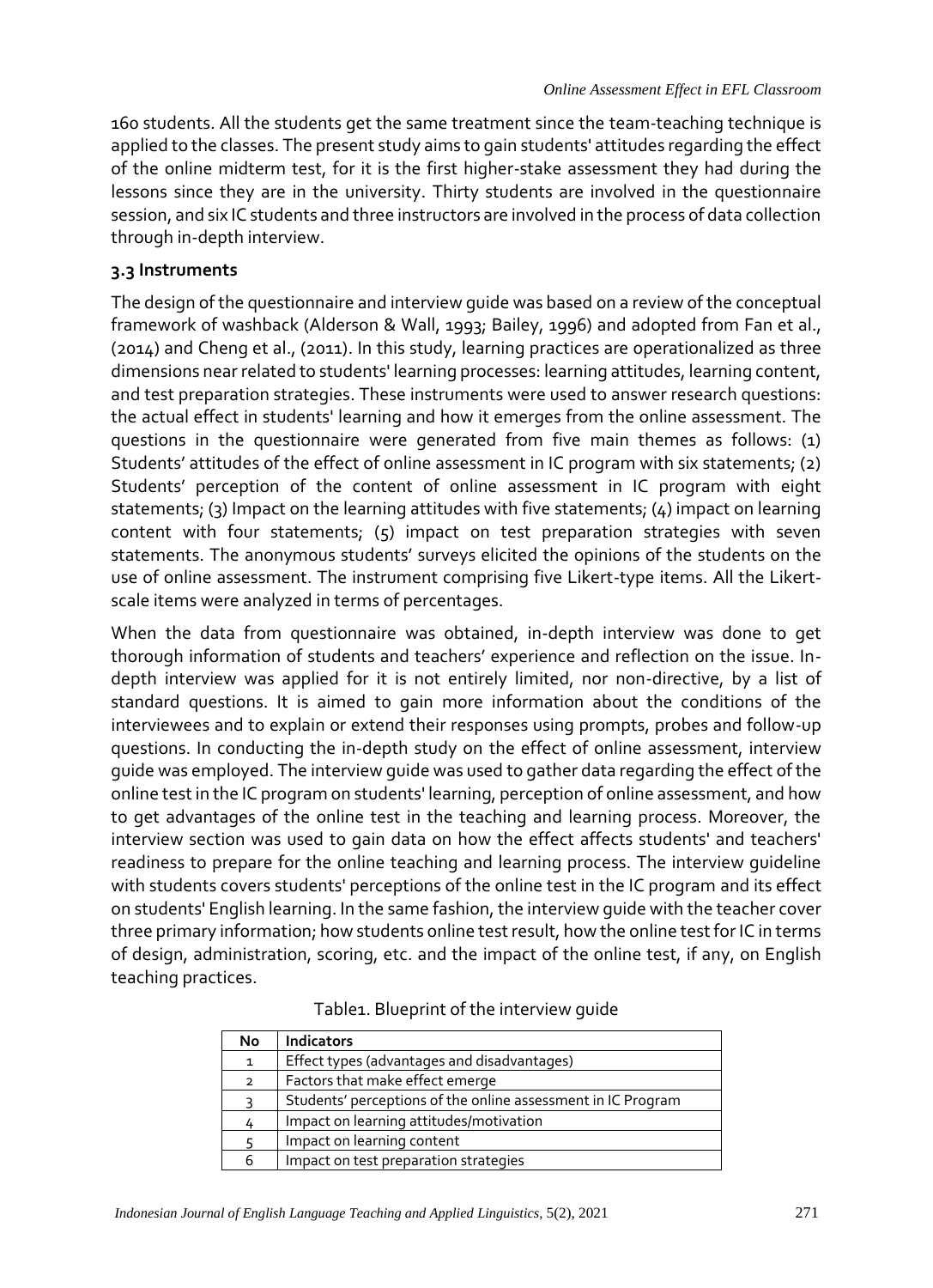# **3.4 Data Analysis**

All the Likert-scale items of the questionnaire were analyzed in terms of percentages. The review of the data collected from the interview is carried out in two major stages. Firstly, the interview data are transcribed and interpreted through topological analysis in relation to the responses of the students to washback, interpretation, and the way to use the IC program's online evaluation. Secondly, the frequency of the data relevant to the questionnaire is determined, showing to what degree the students generated answers and opinions regarding the effect of the IC online assessment.

The Indonesian language was chosen as the language to execute the interview processes in order to facilitate the participants in furnishing the suitable and constitutive details with regard to the focused data. Each process of the interview was digitally recorded thourg WhatsApp chat to assist the researcher in data transcription. It is used to clarify whether or not what is obtained from the interview is appropriate to what the research subjects meant. So-called as member checking, this step was also done to pursue the degree of trustworthiness.

Using Hashimov" (2015) interactive data analysis model, the collected data was analyzed. Data selection, data reduction, data show, and data conclusion drawing are the procedures. The interview was used to gather data in the form of knowledge with regard to the common experiences of teachers and students in an online test. The entire data collected has been systematically categorized in the process of data reduction. The grouping was based on coded themes to reflect any compulsory data related to the problem of the study. The specifics of the interview transcripts were also discussed. The result of the study on how effects of online test is expected to be new insight to administer appropriate assessment for EFL students. Moreover, even though the test is carried out online, the test results can also be used as a reference to improve the teaching and learning process. It can also be called online learning outcomes that can reinforce one view that the proper assessment is an assessment for learning, not an assessment of learning.

# **6. Findings and Discussion**

Findings from questionnaire about online assessment effect on students are shown in the table below.

| Items                                                                                    | Strongly<br><b>Disagree</b> | <b>Disagree</b> | Neutral  | Agree | Strongly<br>Agree |
|------------------------------------------------------------------------------------------|-----------------------------|-----------------|----------|-------|-------------------|
| I feel nervous when doing my online test for IC                                          |                             |                 | $43,3\%$ | 30%   |                   |
| I feel confidence in doing the online test for IC                                        |                             | 20%             | 40%      |       |                   |
| Doing the test without direct teachers'<br>supervision (online), make me nervous         |                             | 36,67%          | 26,67%   |       |                   |
| The platform of IC online test makes me<br>nervous                                       | 33,3%                       | $43,3\%$        |          |       |                   |
| I am not confidence in doing the test because<br>of my internet connection               |                             | 40%             | 33,3%    |       |                   |
| Test instruction is well understood so that I<br>can do the test without feeling anxious |                             | 46,67%          | 20%      |       |                   |
| Test design is on the whole satisfactory                                                 |                             | 53,3%           | 16,67%   |       |                   |
| Test result truly reflect my English proficiency                                         |                             |                 | 30%      | 50%   |                   |

#### Table 1: The result of questionnaire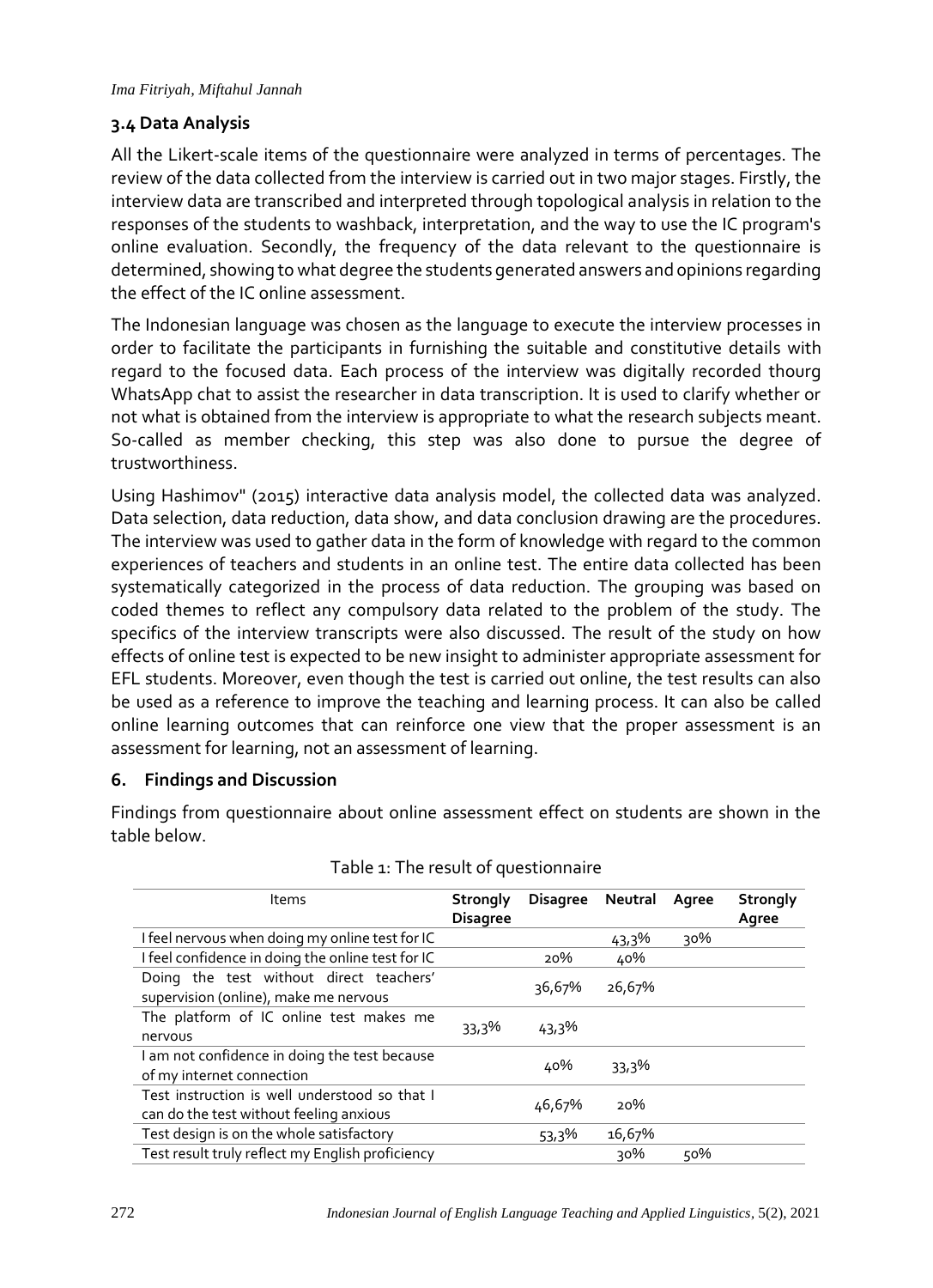| The level of difficulty of the test is appropriate                 |       |        | 40%    | 33,3%    |        |
|--------------------------------------------------------------------|-------|--------|--------|----------|--------|
| Objective and subjective questions/items are<br>well balanced      |       |        | 60%    | 30%      |        |
| Language skill tested in listening are what I<br>need              |       |        | 46,67% | 36,67%   |        |
| Language skill tested in reading are what I<br>need                |       |        |        | 56,67%   | 26,67% |
| Language skill tested in speaking are what I<br>need               |       | 26,67% |        | 53,3%    |        |
| Language skill tested in writing are what I<br>need                |       | 16,67% |        | 43,3%    |        |
| I have paid more attention to English by<br>taking IC course       |       |        |        | 63,3%    | 16,3%  |
| IC online assessment has improve my interest<br>in English         |       |        | 46,67% | 26,67%   |        |
| IC Online assessment has improved my<br>confidence in English      |       | 33,3%  | 26,67% |          |        |
| IC online test makes me more active in English                     |       |        | 30%    | 23,3%    |        |
| I have spent more time on English by taking IC<br>online test      |       |        |        | 60%      | 20%    |
| Because of IC online test, I listened more on<br>English program   |       | 16,67% |        | 53,3%    |        |
| Because of IC online test, I watched more<br>English videos        |       |        |        | 46,67%   | 16,67% |
| Because of IC online test, I read more English<br>books            |       | 46.6%  |        | 30%      |        |
| Because of IC online test, I have more<br>speaking activities      | 23,3% | 40%    |        |          |        |
| I prepare myself well to face the online test of<br>IC program     |       | 26,67% | 33,3%  |          |        |
| To prepare the online test, I have set English<br>learning goals   |       |        | 36,67% | 30%      |        |
| To prepare the online test of IC, I have made<br>study plans       |       |        | 53,3%  | 16,67%   |        |
| To prepare the online test of IC, I have often<br>reviewed lessons |       |        | 50%    | 23,3%    |        |
| To prepare the online test of IC, I have<br>managed my time better |       | 30%    | 26,675 |          |        |
| I have tried to find a good learning method for<br>IC online test  |       |        |        | $43,3\%$ | 26,67% |
| I have tried to change my learning habit for IC<br>online test     |       |        | 30%    | 46,67%   |        |

The finding from the questionnaire indicates that most of the students have a good preparation for their online assessment. They become more independent and have more autonomy in learning. The last seven items show that IC online assessment has made students prepare for the test indicated by the high percentages for the agree and strongly agree on Likert scale. Moreover, the finding also shows how students had less anxiety facing online assessment in IC program as shown by first seven item on the questionnaire of online assessment effect. These findings are in line with Lee (2007). Learning is a goal in the AfL process, and assessment is a tool for achieving that goal (Lee, 2007). Finally, this finding is in contrast with the finding of research done by Cassady and Gridley (2005). Online formative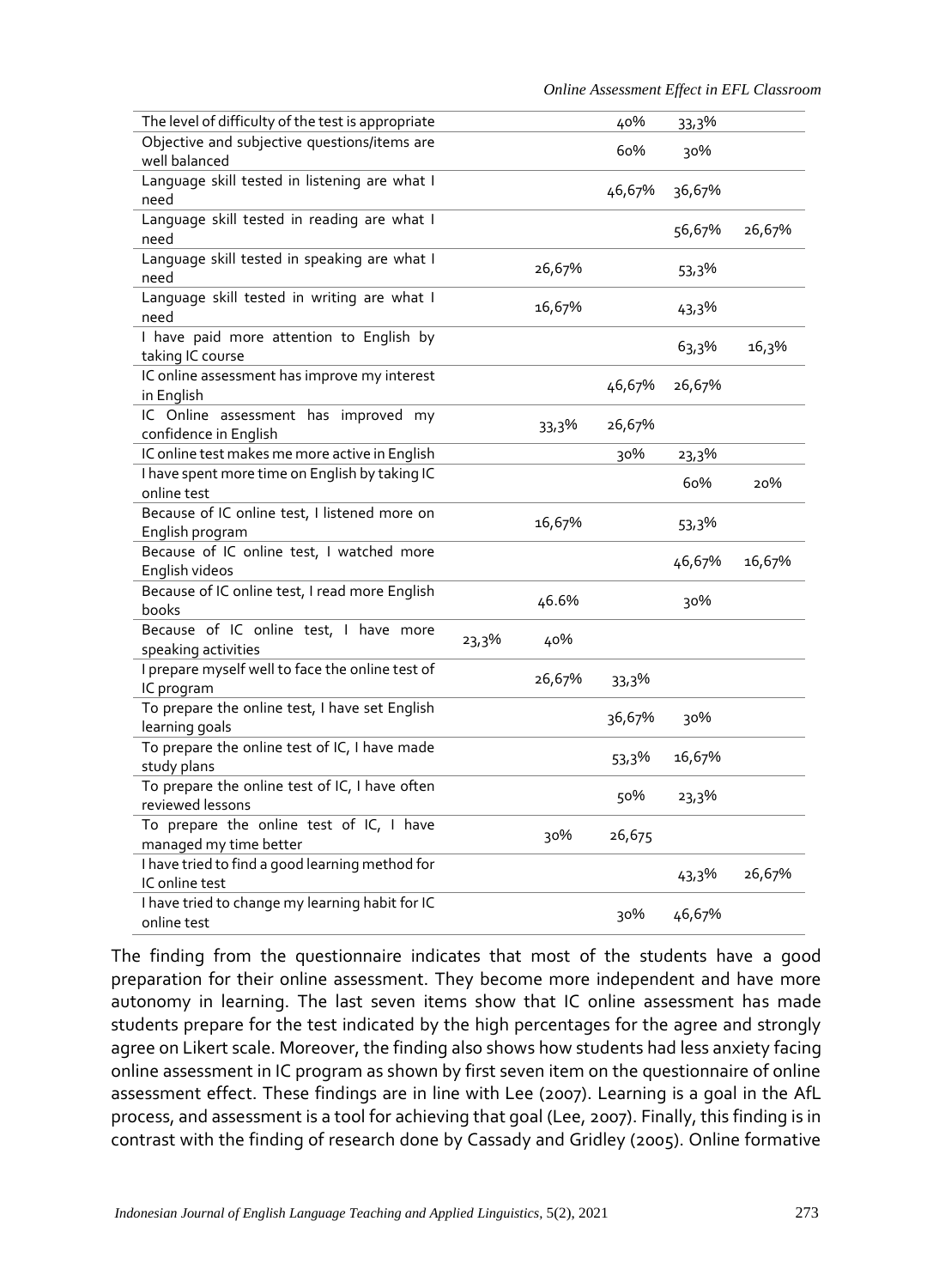and summative assessment comparative analyses struggle with test behavior such as test confidence, anxiety level (Cassady and Gridley, 2005), and student involvement.

Following the result from the questionnaire, here are the outcomes of the interview after being transcribed and interpreted through topological analysis in relation to the responds of the teachers and students to the online assessment, interpretation, and the way to use online evaluation for teaching and learning. The result of the analysis is then grouped to answer research question 1, 2 and 3.

## **4.1 The actual effect of online assessment in EFL classroom**

The findings to answer the first research question can be classified into two, positive and negative effects of online test on IC teaching and learning process. Cheng et al. (2004) argued that once teachers and learners have a positive attitude and work effectively and collaboratively towards assessment and learning goals, positive effects will arise. In this study, positive effects from the online assessment were discovered; enhancing the flexibility of assessment (an online assessment allows students to take the test anywhere and was not proctored enabling open access to their text and notes), building awareness of preparing online language assessment and improving language assessment knowledge. On the other side, some negative effects can be seen from the complication of assessment administration, lower of teachers and students engagement and interaction, frustration with technology, anxiety in language test and lift students' motivation. The discussion of each effect is elaborated as follows;

#### *Enhancing the flexibility of assessment*

Both teachers and students believed that online assessment is more flexible rather than a classroom or offline assessment. Flexibility here was dealing with time and space. The finding was in line with Spivey and McMillan (2014) who proposed online assessment allows adjustable testing times and the dates during which the test may be conducted. The following excerpts from the interview describe the teacher and students' perceptions of the online assessment flexibility:

T1: *"It is flexible, direct data stored, easy grading, students can immediately see which answers are right and wrong..."* 

S1: " *The advantage is that I still be able to do homework because it is online, I have lot of time to finish my work"*

Teachers felt that online assessment gives much more time for them to assess. They could check the student's work every time and everywhere. It was easier for the teachers to look back into student's work if they felt that the work needed to be reviewed once again. Teachers admitted online assessment becomes a preference for its flexibility. This is in agreement with (Cassady & Gridley, 2005; Spivey & McMillan, 2014). They noted that depending on the form of delivery selected by the teacher, the benefits of offering course tests online can include versatility in presenting tests to students and efficiency in scoring. Students are not inherently constrained by conventional artificial academic schedule limitations when taking exams online.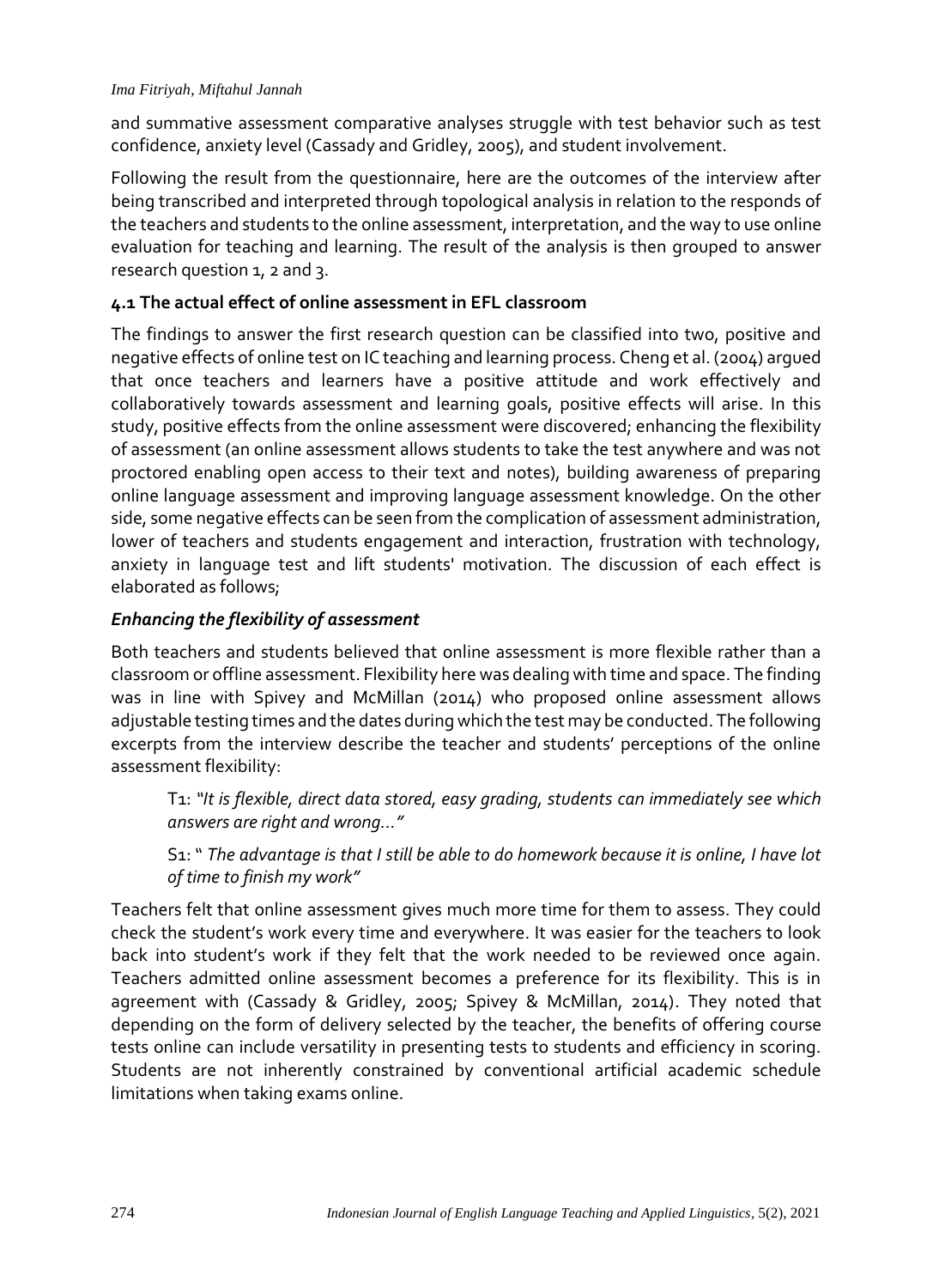#### *Building awareness of preparing online language assessment*

Both teachers and students are in one idea that they have to prepare well before conducting the assessment.

T1: "I like this ... I don't know what to do ... because this is online so it's challenging, especially preparation and correction, maybe the improvement is in the way they don't know where they should write instead of typing (but because of online) ... because writing skills according to me is different from typing skills ... improvements for lecturers ... it is much more likely to give training on the problem ... make group discussions outside of the classroom too ... it's hard but we must do that"

T2: "It takes longer to develop and prepare the test, yet it is very easy to grade when it is multiple choice test"

As has been observed by the researcher herself and based on the review, IC teachers have conducted several meetings concerning the online test preparation. The preparation is more on the English language test development. As the administration is 180 % different from the previous IC class, six teachers struggled to develop appropriate tests. Conducting essay integrative test was hard to be done, then objective tests were the alternative. But then, as mentioned before, it takes longer to develop and prepare the test. However, the grading benefits more for them. This finding has a contrasting idea with what (Xu & Liu, 2018) found. If the teachers of IC has intense preparation which indicates that IC online test has an intense effect on teacher preparation, Xu and Liu (2018) found that about a quarter of those who prepared students for the TEM (Test of English Major) used the lecture style, whereas the majority of those who prepared students for TEM in their classrooms spent no more than 10 hours on TEM training, indicating that the washback of TEM on course design is not intense.

S2: "Language abilities tested in reading are what I need and the IC class should be foucusing on the other skills in English. It should be focused on listening, speaking, reading and writing. Because those components are related in the English skills not only in grammar or writing  $\ell$  if I might add some suggestions especially for writing, the students should write their own masterpiece like making a story or etc). They can write based on the tenses they have learned J mean to make a variant in teaching and learning progress".

On another side, students were also aware of how to prepare tests in online assessment. The student's opinion indicated the result of the assessment could be a good input for the teaching and learning process. The result is inline with what Lee, (2007) inquiries. He emphasized on how feedback from the assessment gives benefits on students' writing, especially in assessment as learning.

#### *Cultivating students' autonomous learning abilities*

Learners' autonomy is thought to assist students in optimizing their learning outcomes by increasing their knowledge of their own learning paths. One of the students mentioned: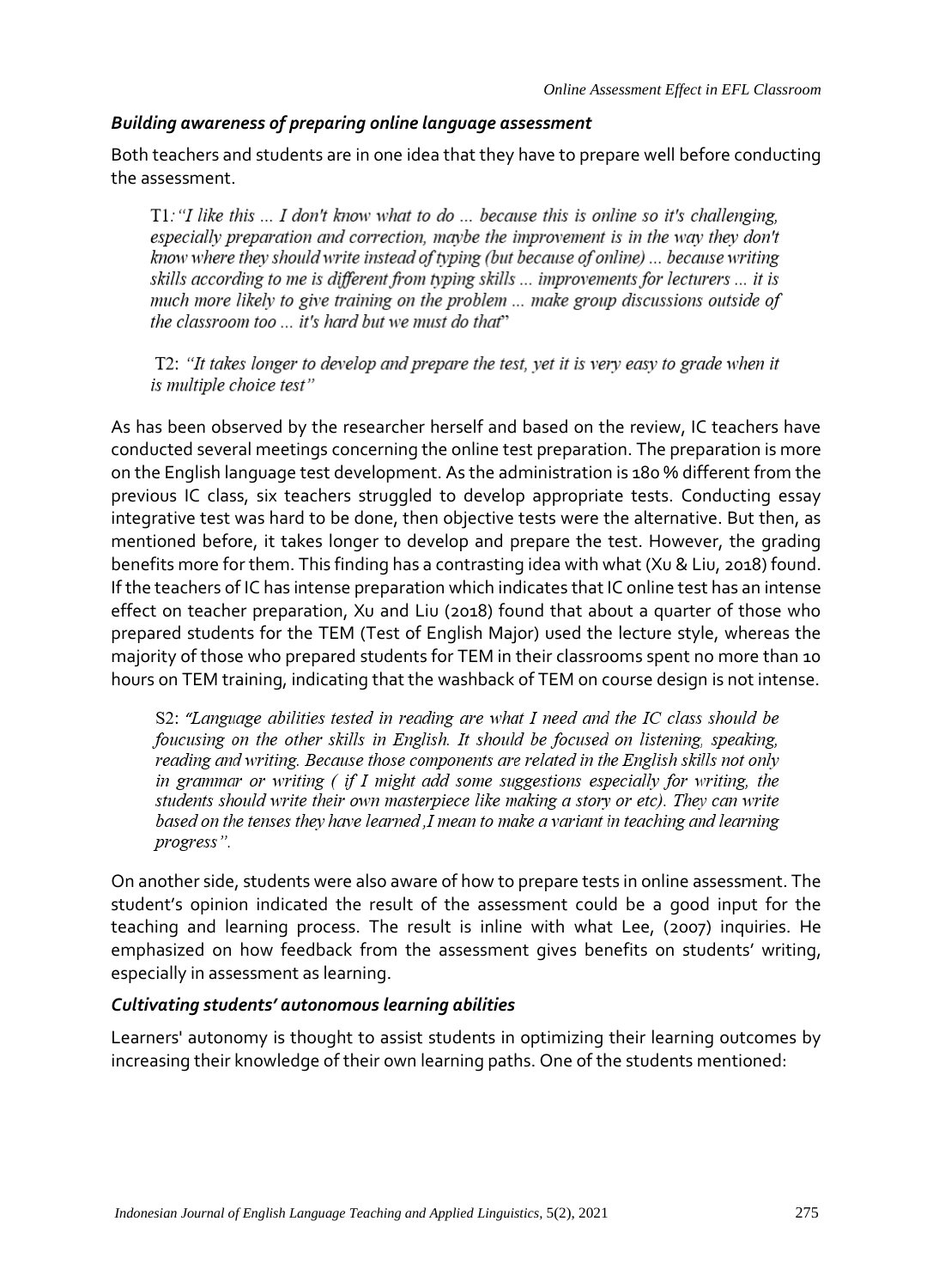S4: "... added learning from various sources such as the internet, other books, not just one book. If the score is good, I will not be satisfied quickly, if possible, it will be better and be maintained. The point is I will try to be better than yesterday. The test results will always motivate me not only to increase my mid test score, but also my understanding..."

Although not all students' mention their ways in learning, three of the participants admitted that online learning and online language assessment improve their autonomous learning significantly. Learner autonomy refers to students' desire to take charge of their own learning. This idea is assumed to allow learners to become more involved and successful language learners. By knowing students own mistakes and deficiency, they become aware in making themselves better learners. This is in agreement with Rahman, (2018) " setting clear goals for learners and helping them to evaluate their clear goal help them become autonomous". Alderson and Wall, (1993) and Bailey, (1996) also clarify that the effect of a test is more on personal rather than collective individual.

Moreover, the data obtained from the interview revealed that there was a teacher who explained that not all of her students become unmotivated because of the online assessment. High learning motivation could lead to autonomous learning. Yet, decreased motivation was caused by external factors dealing with technology:

T1: "Not all of the students have low motivation toward online assessment. Some students faced difficulties because they did not have mobile phones, they should use their parents' mobile phones. Even their parents also work outside, so they had to wait for them. On the other hand, some of them were excited about online assessment." S1: "I personally think that this online test spurred my enthusiasm for learning, especially when I encountered questions that I had not been able to solve or that I had not vet understood, and became the main driving force for students to study hard in order to produce maximum scores".

This finding is inline with the research comes from Ha, (2019) and Wang et al. (2014). Wang et al. (2014) investigated high-stakes research to determine the true washback of the Internet-Based College English Test Band 4 in China, and they discovered that the test's real impact on students' learning was their autonomy.

# *Improving language assessment knowledge*

The teachers needed to develop language assessment by considering whether the assessment tasks accommodate variant learning styles and abilities, whether the workload is appropriate, or whether the assessment is fair and has equality for all of the students (Benson & Brack, 2010). The present study revealed that the teachers agreed that online assessment improved their knowledge about language assessment. The following quotes were extracted from teachers' interviews:

T3: "By conducting the online assessment, I learned something new to develop language assessment. The test or instruction was more organized. It helps me in giving a score and makes it more transparent. I could apply other types of language assessments such as peer-assessment and authentic assessment".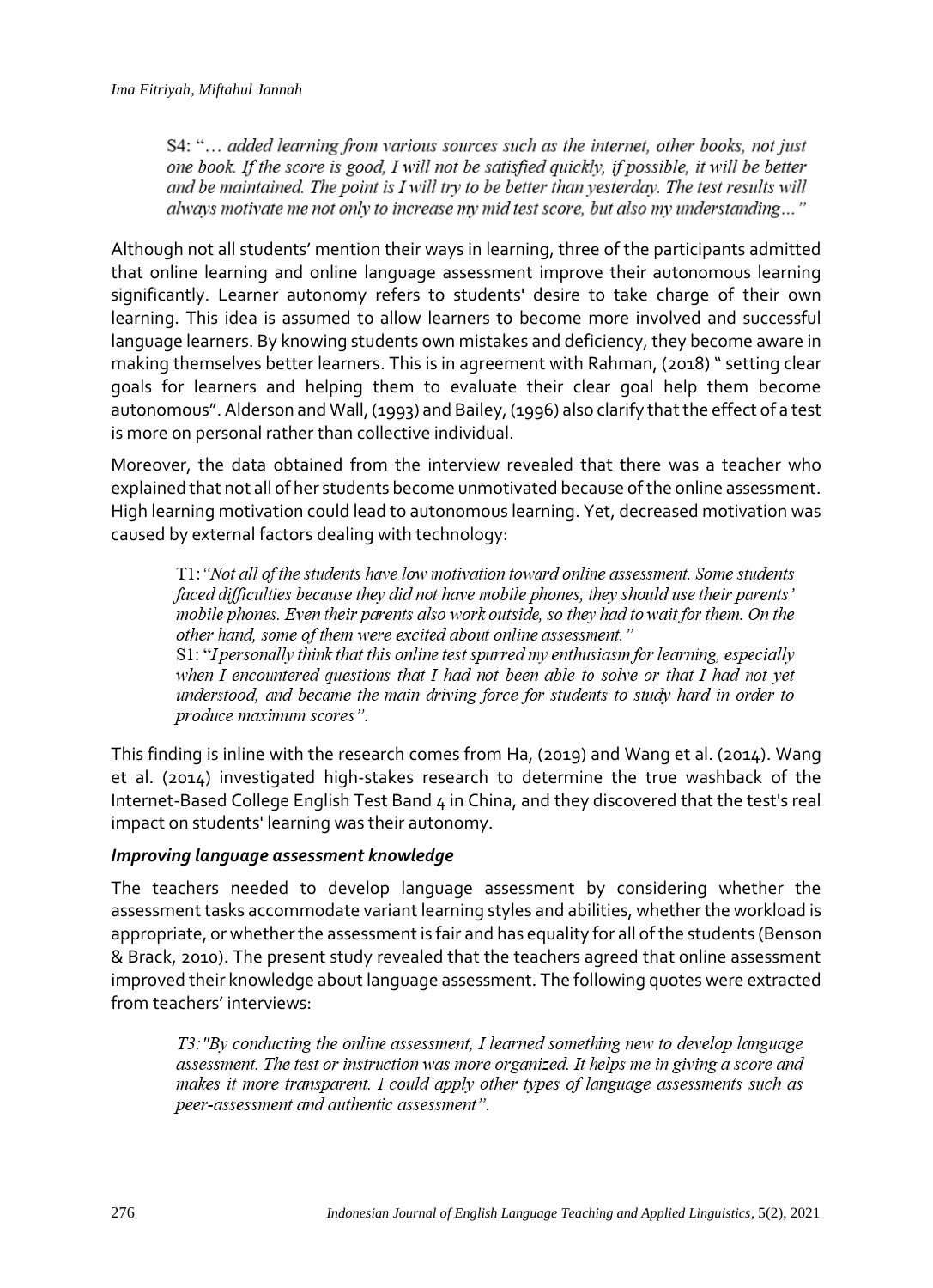Elshawa et al. (2016) pinpoint the harmful effects of being assessment illiterate for both teachers and students. It raised teachers' awareness about how to conduct language assessment creatively but still offers equal opportunity in terms of students' internet or gadget availability. Teachers found it easier to organize the assessment because of the sophisticated feature of the online platforms. The online environment offers excellent opportunities for contextualizing and differentiating assessment approaches (Benson & Brack, 2010). It offered a bigger chance to have an authentic assessment. A test will have a positive impact if it includes authentic, real-life examples of the kind of tasks that the learners would have to perform in the future (Benson & Brack (2010). It is especially applicable to online assessment since the environment provides authentic resources and tools for completing tasks and the process, as well as the product, can be observed by the evaluator (Benson & Brack, 2010).

In addition to the positive effects of online assessment in IC Program, negative effects also emerge. It is defined as unwilling effects on teaching and learning, such as the exercise of assessment strategies rather than learning activities, excessive test anxiety, and failure to encourage general understanding (Alderson & Wall, 1993; Cheng et. al 2004). The following are the negative effects that emerged from online assessments in IC program. The findings show that both teachers and students have the same confidence about technical things. All of them agree the things that make them worry most is the internet connection during the test. Teachers are worried about the misinterpretation of test scores and students' abilities (lack of rich information); this brings negative effects to the students.

# *The complication of assessment administration*

The data obtained from the interview revealed that they faced several difficulties in conducting the online assessment. It has several shortcomings, for instance, dealing with technology, both teacher and students should have a strong internet connection. Furthermore, there might be misinterpretation among them, because students could not clarify directly what they have not been clear. Dealing with time management, students did not pay attention entirely to the online assessment. As a result, this assessment influenced teaching and learning (Alderson & Wall, 1993).

Teacher 3; "When it comes to design, we can't equate it with offline, because if the offline test takes the form of all entries. Whereas online, to be honest, if all the tests are essay, the correction will be hard. So in the end we figured out that there were multiple choice of several parts, then the contents were only 5".

Different from Spivey and McMillan (2014) finding that students have neither study efforts nor course performance influenced by the testing procedure. This study revealed how teachers need to learn many things to be able to adjust to the technology. The full online assessment is relatively new for every educators because of the covid-19 outbreak. Teachers have taken so much time to master some different online testing applications to make the teaching and testing vary and interesting besides the university's main and formal e-learning platform. In fact, students of IC program are in agreement with the teachers. Online assessment make them worry over the instruction they do not understand, it is like one of the students statement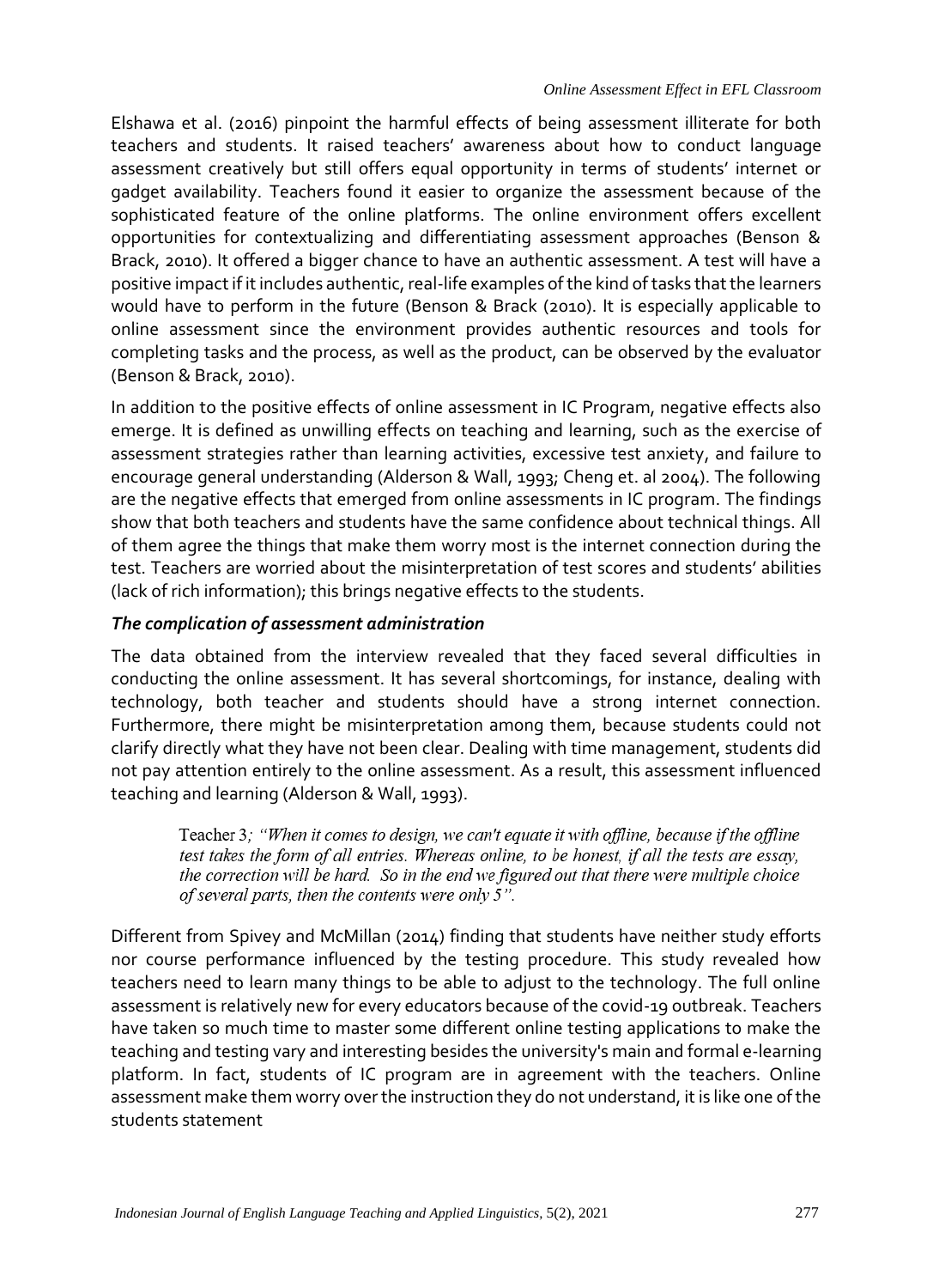S2: "In my opinion, the online test model from IC is good enough, but in the part of making WH-questions, students are asked to answer using lowercase letters. All are worried, in terms of implementation. I think the answers from the students also need to be corrected again by the lecturers, especially in the WH question part because maybe some students answered correctly but it is not at the system.

To sum up, accuracy and precision are worth in online assessment, especially if the test is in the form of a short answer test that demands the answer be the same as the existing answer key. The teachers struggle to fulfil it when making questions, and students should understand this condition.

S6: "The difficulties I found in the online assessment are the internet, supporting apps, and gadgets." S4: "I am not confidence in doing the test because of my internet connection"

Almost all participants both teachers and students mention this topic in their answers. As have been mentioned earlier, connections highly determine the success of online assessment (Mohamadi, 2018; Spivey & McMillan, 2014; Wang et al., 2014; Wihastyanang & Latief, 2018). Besides, the most appropriate application used became an important issue. Teachers become frustrated because of a category: mastery of teaching technology. Teachers need to master the technology first before using it to make an online assessment.

#### *Lower engagement between teacher and students*

Both teachers and students had a lower engagement in online assessment. It might happen because there was no direct interaction. When teachers use their motivating teaching behavior, it would make the students show the highest levels of involvement. In contrast, in lessons where students were the least involved, teachers showed higher levels of disorganized teaching behaviors. Therefore, there are significant correlations between motivating teaching behaviors and student involvement. As one of the teachers clarified that in classroom interactions, she could directly observe and control her students. Furthermore, direct interactions might also prevent miscommunication. To engage students in online assessment, one of the teachers gave a short explanation related to how the material will be assessed and motivated them:

T2: "I think the easier way is offline because we can give instructions, control, and observe our students directly. And it will help us from miscommunication. I gave a short explanation related to how the material will be assessed and giving motivation to all my students."

Generally, online assessment is a new occurrence for the students. As a result, no wonder if it has not run well. Online learning reduces the so-called intense interaction between teachers and learners. As Obasa et al. (2013) mentioned that the chance to see teachers in real-time brings to the sense of learning and belonging. However, being able to engage with the teaching-learning process during online being the next challenge for both teachers and learners in language online learning.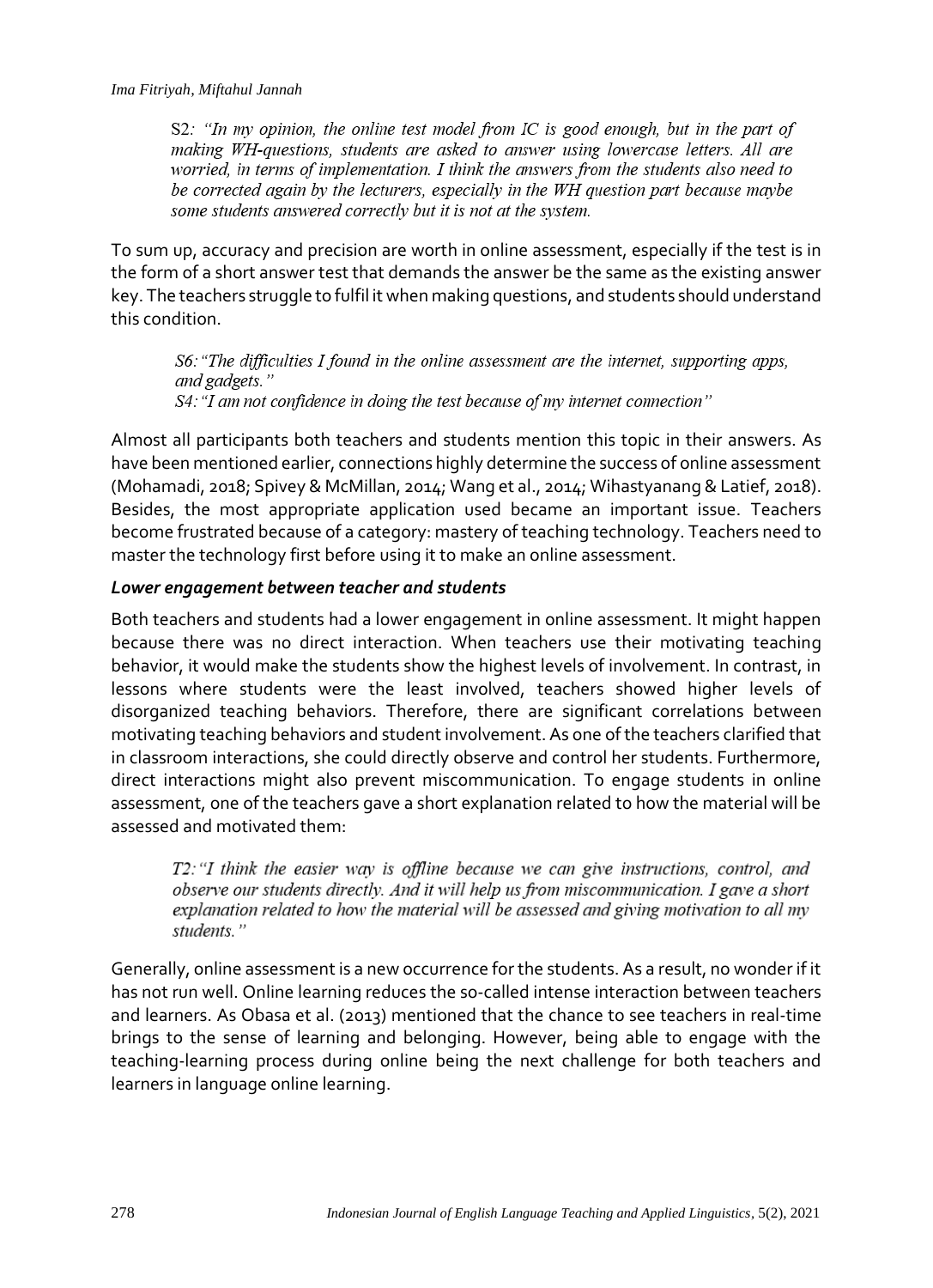# *Anxiety in English Test*

Test anxiety can be caused by several reasons. The flexibility of online assessment makes the students do the test everytime and everywhere. Students have less anxiety in doing the test since they did not get direct supervision. Theoretically, it is good to do a test when they do not have high anxiety (Aydin et al.,2006). However, teachers might have anxiety about their performance. The data taken from the interview revealed that teachers had anxiety about students' test, especially in avoiding cheating in online assessment and teaching:

T2*: "I was also anxious when I instructed the students, I tried to make good rules to avoid cheating, yet I still worried about that".*

Meanwhile, the result is different from how students feel anxious in the test. It was interesting to notice that students with high score in the mid-term test have the same anxiety when the test is offline. This anxiety comes up because of technical things, and this also brings them to do the test carefully.

S4*: "In my opinion, the online exam is more relaxed because sometimes you can do other things like eat, drink".*

However, students with lower score mentioned that they did the test witout being afraid of having too many mistakes although they also do not feel sure with their internet connection. They thought that doing an online test is very flexible in terms of time and looking at the notes or references. This statement is in agreement with the result from the questionnaire.

S2: " *I am not confident in doing the test because of my internet connection and the time limitation. I need to do it as quick as possible so that if there is a problem with the internet, the test had been finished well"*

This is different from what Aydin et.al (2006) explain that test anxiety induces physical and psychological problems, adversely impacts confidence, focus and success, increases learning process mistakes, inhibits their actual output from being translated to test results and training successfully, and reduces interest in language learning. Meanwhile, the online assessment did not make students anxious in testing due to the lack of control.

# **4.2 How the positive and negative effects emerge from online assessment in the EFL classroom**

From the students perspective, first students mention that he does not feel nervous at all in doing the online test because he was not directly supervised by the lecturer, it makes him relax. As his statement "*Doing the test without direct teachers' supervision (online) does not make me nervous".* However the negative effect being consensus is the internet connection factor, supportive gadget and laptop and not on the student learning.

S5: "Regarding the level of concern about time-limited online exams, worrying about signal constraints, cellphones / laptops suddenly shutting down, internet quota suddenly runs out, when the exam is not over and it makes the mood bad, so that once the signal has returned but we becomes unfocused, finally hurriedly hurry, it can even be blank. And sometimes questions that have been reworked again from the beginning due to the signal interference, and of course the lecturer must have permission to repeat the exam from the beginning.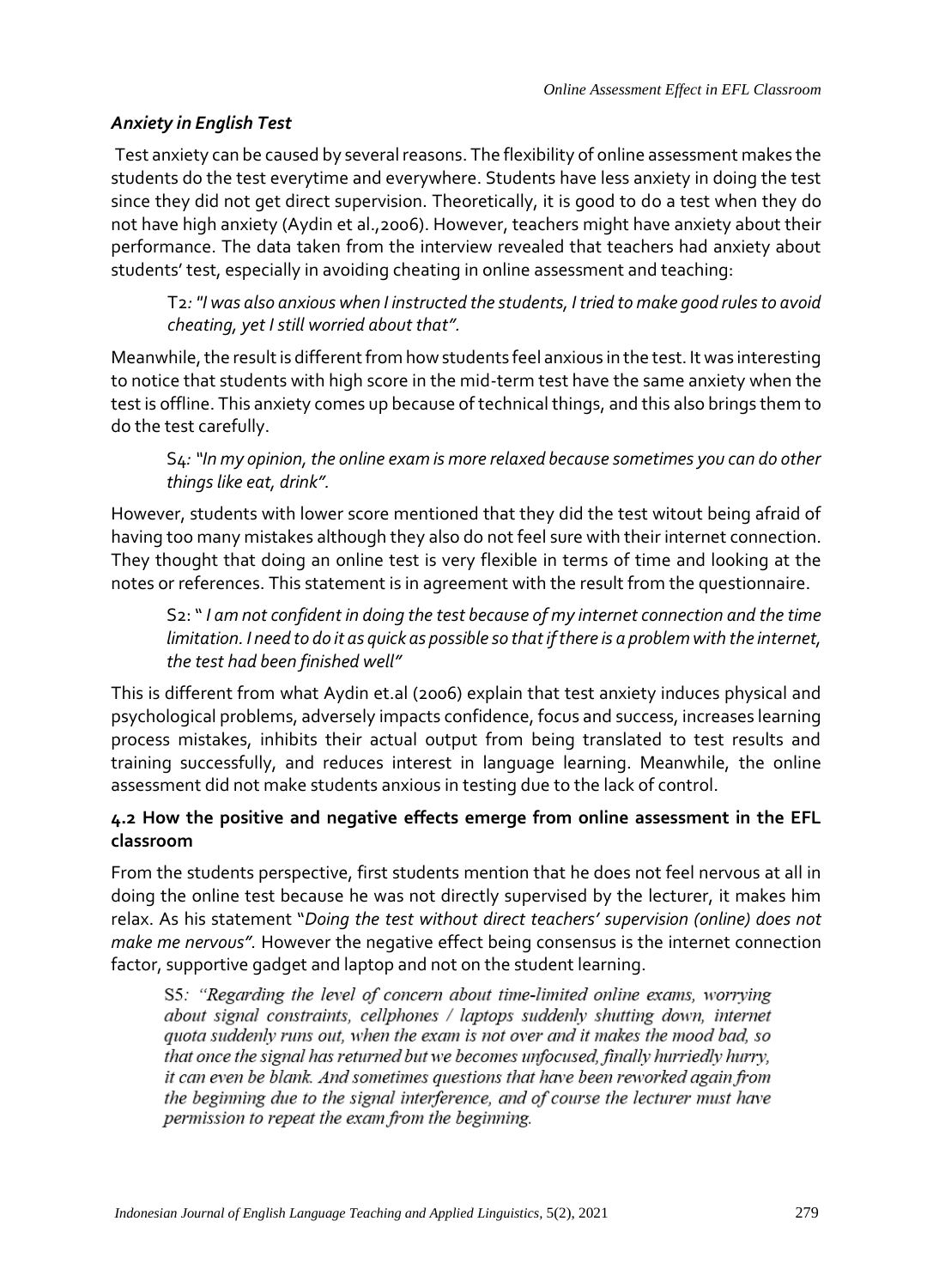#### *Ima Fitriyah, Miftahul Jannah*

From the teachers' perspective, positive effects appear since they have together with the students reviewed all materials being tested a week earlier.

T3: "The positive effect can be caused by some ways teachers and students face the online test in the classroom.1) Raise teacher-learner relationships 2) preparing the worst possibility, like internet connection, teachers let students tell the teachers at the beginning that all of them have been ready for the test,. 3) give a chance to retake the test if there is technical problems.

While Ali and Hamid (2020) explore some factors on negative effects of assessment, this study proved that online assessment does not always bring so much difficulty in language test .

# **4.3 Students and teachers' readiness in preparing for the online test, teaching and learning process**

AfL stresses achievement and progress while fostering motivation. In an AfL classroom, students believe it is normal to make mistakes, because the learning environment is healthy. This is particularly important in the L2 classroom. Given that L2 students are keen to get input on their errors, de-emphasizing mistakes and offering feedback on specific errors are positive ways for teachers to foster a classroom atmosphere in which mistakes are not a big issue. Instead, teachers should create techniques and resources based on evidence obtained from assessments to support students in developing basic facets of their grammar. Teachers, for example, will fine-tune their training by designing learning experiences or lessons on certain grammatical objects if evaluations suggest that students struggle with them.

Teachers and students could communicate about what aspects of the skill needed to be improved. Teachers could give feedback for every students' work which is usually hard to do in the offline assessment because of the time limitation. At the end of the day, the interaction between teachers and students would be built through an online assessment.

T1: As usual, apart from the children in group discussion (I gave 30-60 minutes), in class  $I$  usually practice more questions besides those in the  $IC$  book, sometimes I give links like Oxford n British grammar, to see explanations and practice questions other.

T2: InshaAllah there is improvement, ma'am. We emphasize the questions that are considered difficult and explain them in class, for example from the results of a quiz or training, most of them are weak in what parts. So that part would often appear in our daily teaching.

This finding is in line with a research mentions that teachers would focus more on the materials that students do not achieve well (Ridgway & Mccusker, 2004). Moreover,feedback is given to increase learners from the current trajectory (Ridgway & Mccusker, 2004). As mentioned in ARG (2002), the ten principles of AfL that they have been commonly used as guides for maintaining the advantages of instruction, they have remained at the theoretical stage where teachers in the classroom do not know how to operationalize them in their practice. Inherently, the vital role of appraisal in the classroom experience, the inextricable relationship of AfL to learning by prompt and constructive input, and the active involvement of learners in evaluation for the purpose of learning improvement are at the forefront of these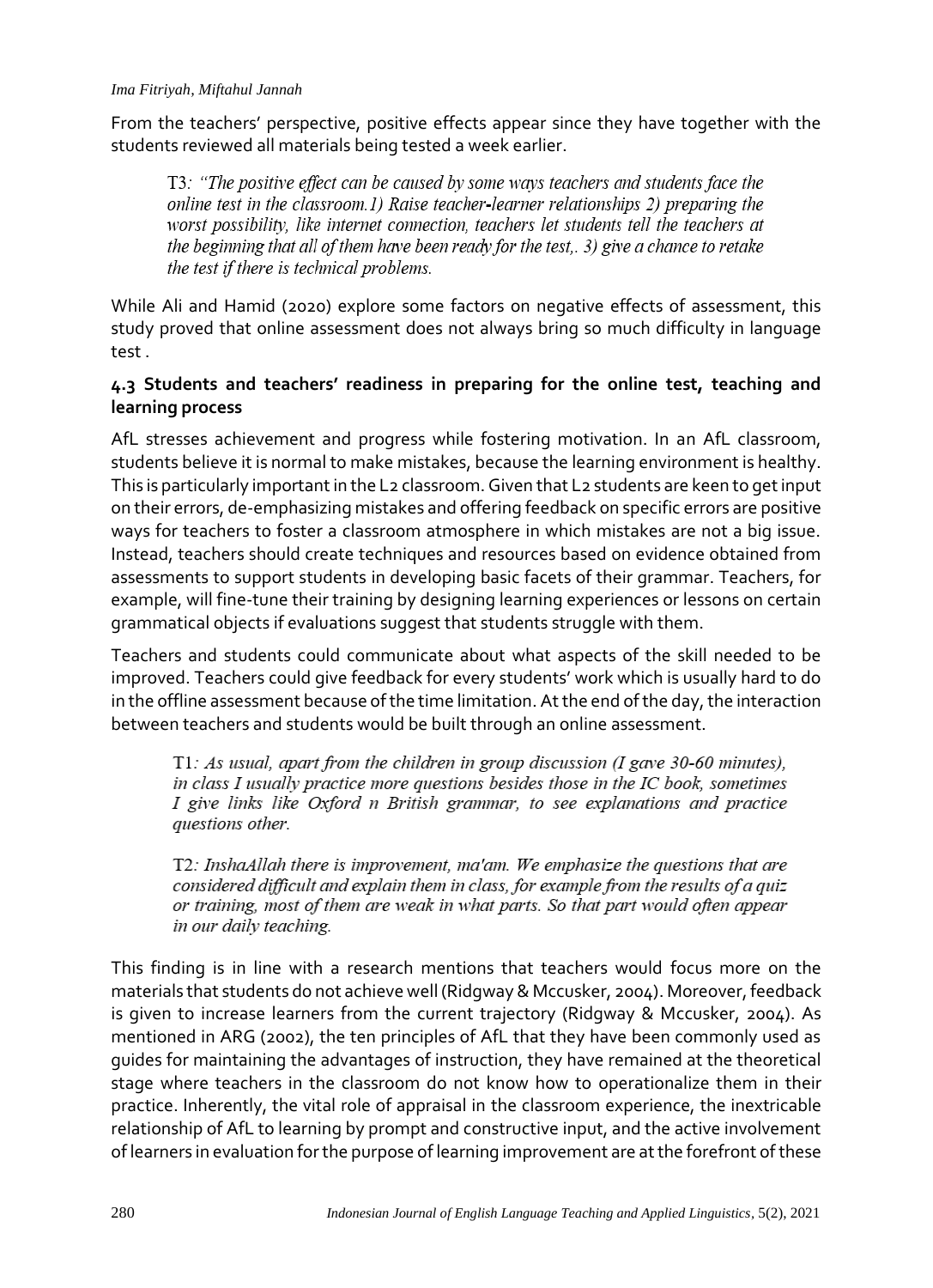values. The ideals also encourage teachers to be adequately trained in order to translate these dreams into realities in the classroom and to direct students towards their learning objectives.

# **5. Conclusion**

By providing an investigation on the effects of an online test, the present study fills the void. This current study found that during the Covid-19 outbreak, the online evaluation in EFL Indonesian classrooms, especially in IC program created both negative effects and positive ones. In general, the students show positive attitudes toward the use of online assessment. The effects were seen from enhancing the flexibility of assessment, building awareness of preparing online language assessment, improving language assessment knowledge, building students autonomous learning, the complication of assessment administration, lower engagement between teacher and students, and anxiety in English tests. Online language assessment is a bit new challenging for EFL teachers and students. Giving some difficulty in producing the test does not make EFL teachers give up on doing the online test. Moreover, students could also learn from their mistakes since everything can be recorded well. The key drawback of this research is the limited number of participants, which limits the generalizability of the results to the unique background of this study. As a result, since full online assessment is relatively new in this country, it is proposed that more studies with a wider sample and more supporting documents should be carried out to make accurate generalizations about the effects of the online evaluation. Besides, this study proposes penalties for teachers in a more structured way to plan the task. Teachers could also discuss several types of new language assessment forms in the online evaluation. Test developers should consider the potential negative as well as the positive effect of the test they are designing on teaching and learning, and it is definitely a smart thing to do to try to engineer positive effects via test design.

# **References**

- Alderson, J. C., & Wall, D. (1993). Does washback exist? *Applied Linguistics*, *14*(2), 115–129. https://doi.org/10.1093/applin/14.2.115
- Ali, Md. M., & Hamid, M. O. (2020). Teaching English to the test: Why does negative washback exist within secondary education in Bangladesh? *Language Assessment Quarterly*, *17*(2), 129–146. https://doi.org/10.1080/15434303.2020.1717495
- Ali, Z. (2015). A case study of tertiary students "experiences using Edmodo in language learning. *International Journal of Language Education and Applied Linguistics (IJLEAL) Copyright © Penerbit Universiti Malaysia Pahang Print, 2289-9294 Online*, *2*(2015), 39–48.
- Assessment Reform Group. (2002). *Assessment for learning: 10 principles*. Cambridge University Press.
- Aydin, D. S., Yavuz, D. F., & Yeşilyurt, S. (2006). *Test anxiety in foreign language learning*. 17.
- Bailey, K. M. (1996). Working for washback: A review of the washback concept in language testing. *Language Testing*, *13*(3), 257–279. https://doi.org/10.1177/026553229601300303
- Baksh, A. (2016). Washback effect of school-based English language assessment: a casestudy on students' perceptions. *Social Science and Humanities, Pertanika UPM*, *24*(3), 18.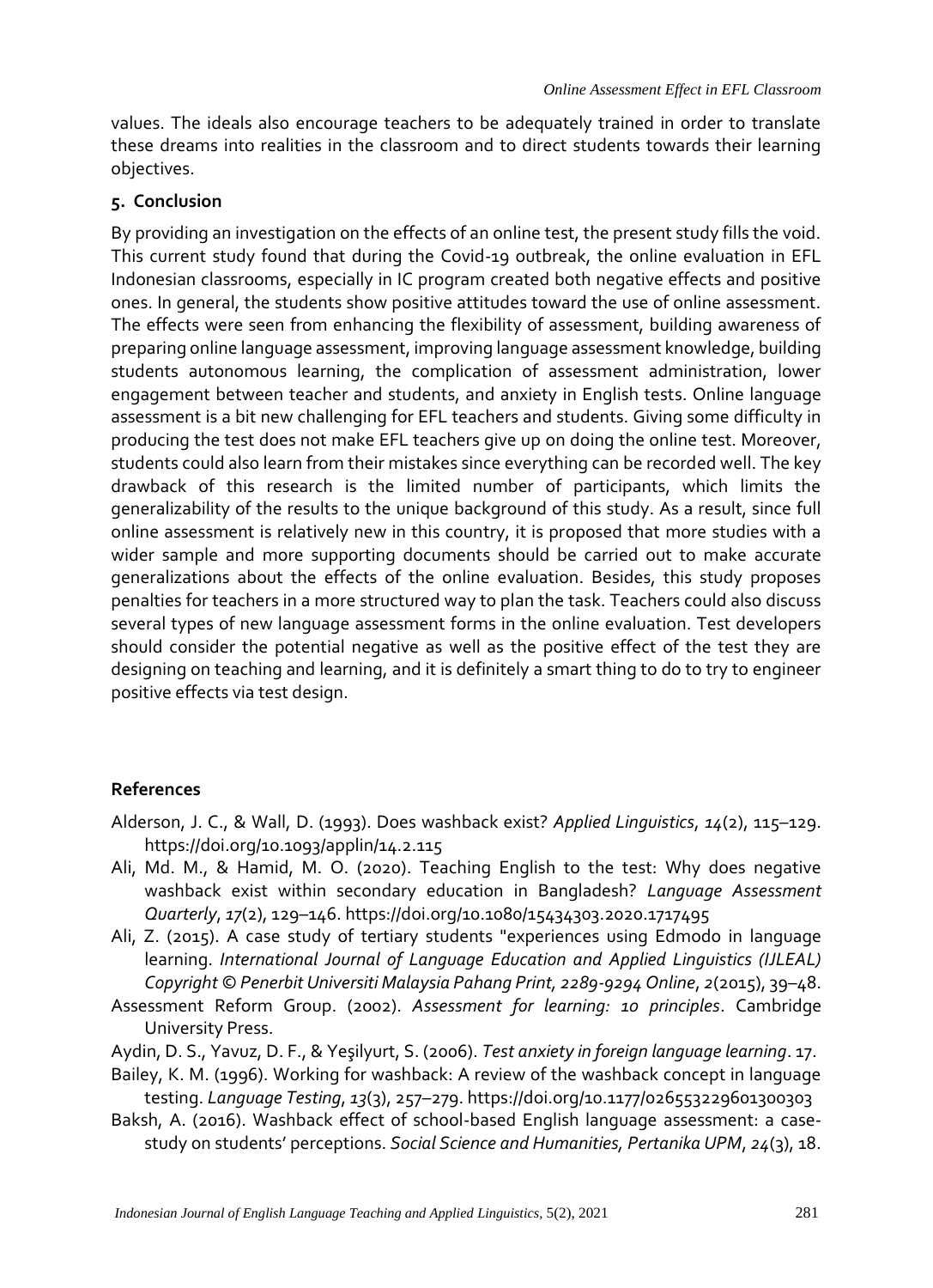- Benson, R., & Brack, C. (2010). *Online learning and assessment in higher education; A planning guide*. Chandos Publishing.
- Cai, H. (2012). E-learning and English teaching. *IERI Procedia*, *2*, 841–846. https://doi.org/10.1016/j.ieri.2012.06.180
- Cassady, J. C., & Gridley, B. E. (2005). The Effects of online formative and summative assessment on test anxiety and performance. *The Journal of Technology, Learning and Assessment*, *4*(1), 31.
- Cheng, L., Rogers,T & Hu, H., (2004). ESL/EFL instructors' classroom assessment practices: purposes, methods, and procedures., *Language Testing,* 21(3), 360-389
- Cheng, L., Andrews, S., & Yu, Y. (2011). Impact and consequences of school-based assessment (SBA): Students' and parents' views of SBA in Hong Kong. *Language Testing*, *28*(2), 221–249. https://doi.org/10.1177/0265532210384253
- Cheng, L., Sun, Y., & Ma, J. (2015). Review of washback research literature within Kane's argument-based validation framework. *Language Teaching*, *48*(4), 436–470. https://doi.org/10.1017/S0261444815000233
- Cox, T. L., Malone, M. E., & Winke, P. (2018). Future directions in assessment: Influences of standards and implications for language learning. *Foreign Language Annals*, *51*(1), 104– 115. https://doi.org/10.1111/flan.12326
- Daniels, M., Sarte, E., & Cruz, J. D. (2019). Students' perception on e-learning: A basis for the development of e-learning framework in higher education institutions. *IOP Conference Series: Materials Science and Engineering*, *482*, 012008. https://doi.org/10.1088/1757- 899X/482/1/012008
- Doculan, J. (2016). *E-Learning readiness assessment tool for Philippine higher education institutions*. International Journal on Integrating Technology in Education (IJITE). https://doi.org/10.5121/ijite.2016.5203
- Elshawa, N. R. M., Heng, C. S., & Abdullah, A. N. (2016). Teachers' assessment literacy and washback effect of assessment. *International Journal of Applied Linguistics and English Literature*, *5*(4). https://doi.org/10.7575/aiac.ijalel.v.5n.4p.135
- Fan, J., Ji, P., & Song, X. (2014). Washback of university-based English language tests on students' learning: A case study. *The Asian Journal of Applied Linguistics*, *1*(2), 178–191.
- Furaidah, F., Saukah, A., & Widiati, U. (2015). Washback of English national examination in the Indonesian Context. *TEFLIN Journal - A Publication on the Teaching and Learning of English*, *26*(1), 36. https://doi.org/10.15639/teflinjournal.v26i1/36-58
- Galikyan, I., Madyarov, I., & Gasparyan, R. (2019). Student Test Takers' and Teachers' Perceptions of the *TOEFL Junior®* Standard Test. *ETS Research Report Series*, *2019*(1), 1– 15. https://doi.org/10.1002/ets2.12264
- Genesee, F., & Upshur, J. A. (1996). *Classroom-based evaluation in second language education*. Cambridge University Press.
- Green, A. (2013). Washback in language assessment. *International Journal of English Studies*, *13*(2), 39–51. https://doi.org/10.6018/ijes.13.2.185891
- Ha, N. T. T. (2019). A Literature Review of Washback Effects of Assessment on Language Learning. *Journal of Science Ho Chi Minh City Open University*, *9*(5), 3–15.
- Hakim, L. N. (2018). Washback effect in language testing: what do we know and what is its effect? *Jurnal Forum Didaktik*, *2*(1), 10.
- Han, J. H., & Finkelstein, A. (2013). Understanding the effects of professors' pedagogical development with Clicker Assessment and Feedback technologies and the impact on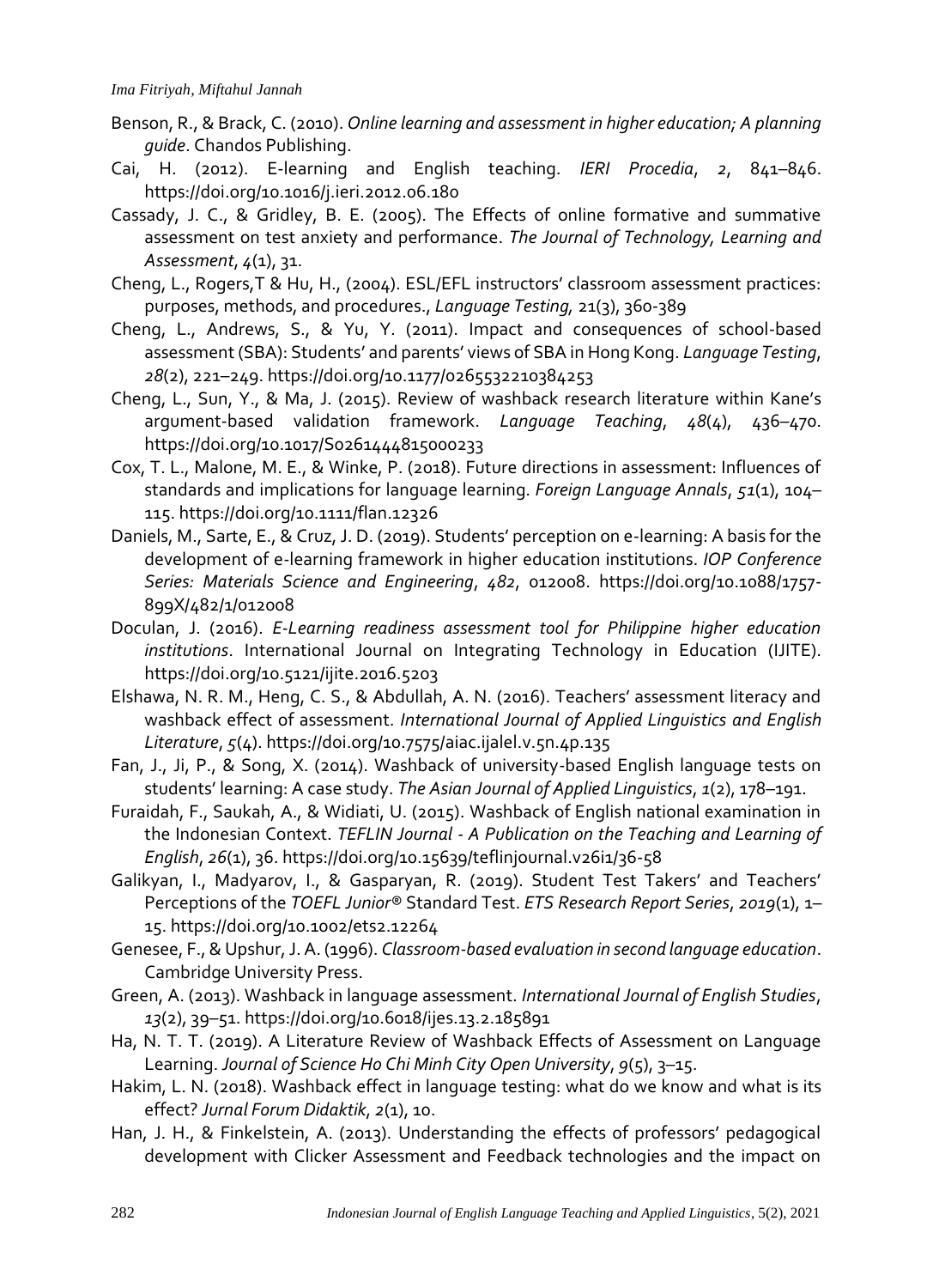students' engagement and learning in higher education. *Computers & Education*, *65*, 64– 76. https://doi.org/10.1016/j.compedu.2013.02.002

- Hashimov, E. (2015). Qualitative data analysis: a methods sourcebook and the coding manual for qualitative researchers. *Technical Communication Quarterly*, *24*(1), 109–112. https://doi.org/10.1080/10572252.2015.975966
- Johnson, M., & Shaw, S. (2019). What is computer-based testing washback, how can it be evaluated and how can this support practitioner research? *Journal of Further and Higher Education*, *43*(9), 1255–1270. https://doi.org/10.1080/0309877X.2018.1471127
- Kilickaya, F. (2016). Washback effects of a high-stakes exam on lower secondary school English teachers' practices in the classroom. *Lublin Studies in Modern Languages and Literature*, *40*(1), 116–134.
- Lee, I. (2007). Assessment for learning: integrating assessment, teaching, and learning in the ESL/EFL writing classroom. *Canadian Modern Language Review*, *64*(1), 199–213. https://doi.org/10.3138/cmlr.64.1.199
- McKinley, J., & Thompson, G. (2018). Washback effect in teaching English as an international language. In J. I. Liontas, T. International Association, & M. DelliCarpini (Eds.), *The TESOL Encyclopedia of English Language Teaching* (pp. 1–12). John Wiley & Sons, Inc. https://doi.org/10.1002/9781118784235.eelt0656
- Mohamadi, Z. (2018a). Comparative effect of online summative and formative assessment on EFL student writing ability. *Studies in Educational Evaluation*, *59*, 29–40. https://doi.org/10.1016/j.stueduc.2018.02.003
- Obasa, A. I., Eludire, A. A., & Ajao, T. A. (2013). A comparative study of synchronous and asynchronous e-learning resources. *International Journal of Innovative Research in Science, Engineering and Technology*, *2*(11), 5938–5946.
- Rahman, Abd. (2018). Building autonomous learners in English as a foreign language (EFL) Classroom. *Proceedings of the International Conference on Education in Muslim Society (ICEMS 2017)*. International Conference on Education in Muslim Society (ICEMS 2017), Banten, Indonesia. https://doi.org/10.2991/icems-17.2018.44
- Ridgway, J., & Mccusker, S. (2004). *Literature review of e-assessment*. Futurelab.
- Şenel, E., & Tutunis, B. (2013). The washback effect of testing on students' learning in efl writing classes. *Humanising Language Teaching*, *1775–9715*, 2013. https://doi.org/10.1501/Dilder\_0000000154
- Spivey, M. F., & McMillan, J. J. (2014). classroom versus online assessment. *Journal of Education for Business*, *89*(8), 450–456. https://doi.org/10.1080/08832323.2014.937676
- Sundayana, W., Meekaeo, P., Purnawarman, P., & Sukyadi, D. (2018). Washback of English national exams at ninth-grade level in Thailand and Indonesia. *Indonesian Journal of Applied Linguistics*, *8*(1). https://doi.org/10.17509/ijal.v8i1.11478
- Suryoputro, G. (2016). Exploring EFL students' perceptions of washback of portfolios in reading assessment. *International Journal of Language and Linguistics*, *3*(2), 6.
- Wang, C., Yan, J., & Liu, B. (2014). An empirical study on washback effects of the internetbased college English test band 4 in China. *English Language Teaching*, *7*(6), p26. https://doi.org/10.5539/elt.v7n6p26
- Wihastyanang, W. D., & Latief, M. A. (2018). The impact of electronic feedback on students' writing quality. *The Online Journal of New Horizons in Education*, *8*(4), 8.